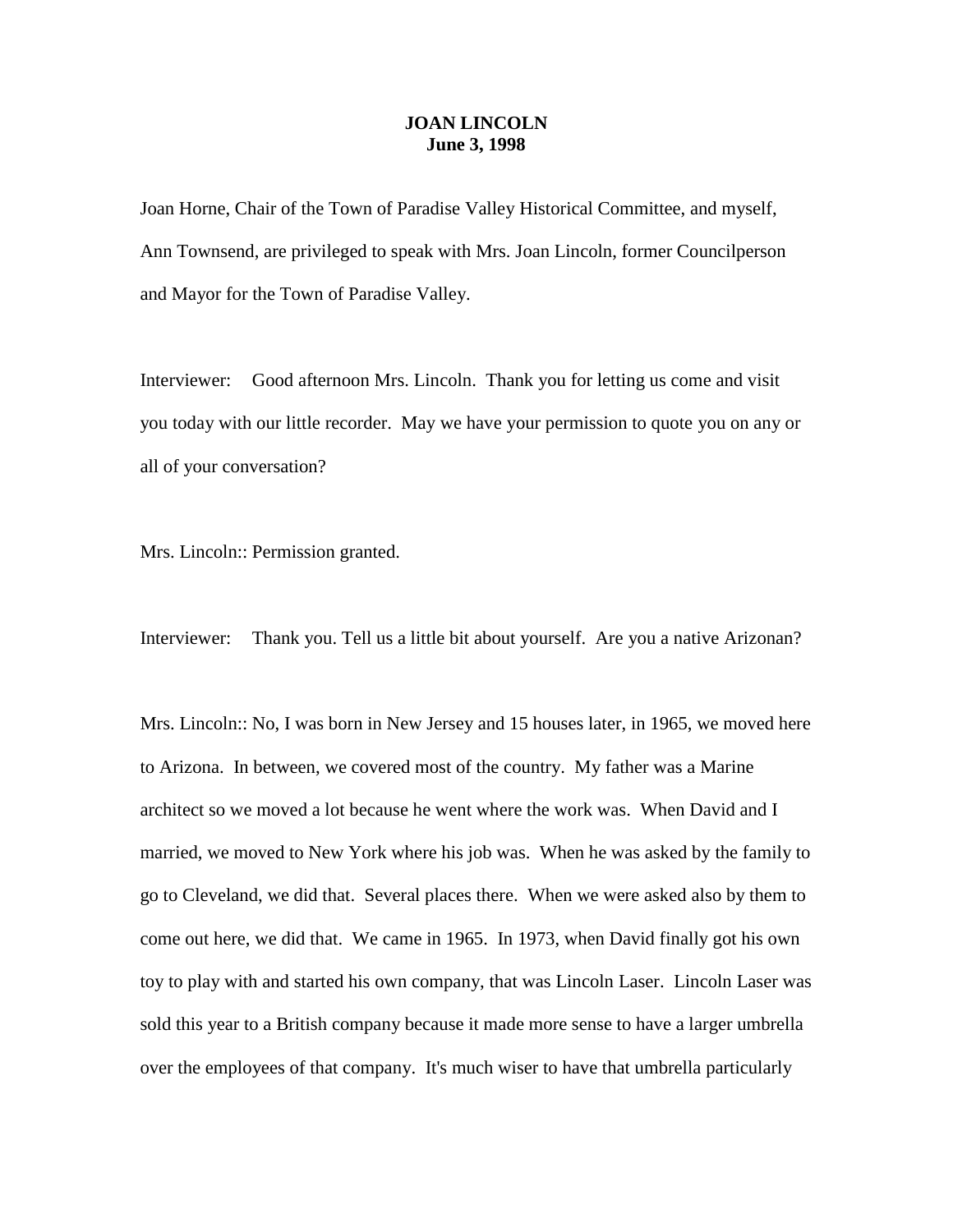when you have two or three clients that become very large and important to your company. If anything should happen to that arrangement, then you are in trouble. So that has been sold to a company called Westwind in England, which is owned by a larger company called Cobham which became prominent in World War II making jet engines. They wanted to diversify. That's why we're here because first of all, we were asked, and then it became a need and we've been here ever since. When I moved here, I looked at this house which was for sale. It was built in 1956. I thought why in heavens name would anybody want to build a house on a pile of rocks which was Mummy Mountain. At the time, I have pictures of this house when you look out toward Camelback Mountain and it's all desert -- rocks, low bushes, shrubs -- nothing like it is today.

Interviewer: Today you can see other neighbor houses that you couldn't in 1956.

Mrs. Lincoln:: There weren't very many neighbor houses to look at, it was quite empty.

Interviewer: After you moved here, what caused you to run for Council?

Mrs. Lincoln:: When I moved here I had to find something to do. I had four children by then. (But you're an artist.) Yes, but the art that I did at the time was down in a basement artist. When I lived in Cleveland, I was with the Cleveland Council on World Affairs, I went to the Garden Club, and I learned Japanese flower arranging. It was something Cleveland matrons did. I had a French twist on the back of my head and I dressed like a Cleveland matron. I spent a lot of time in a station wagon. We came out here and there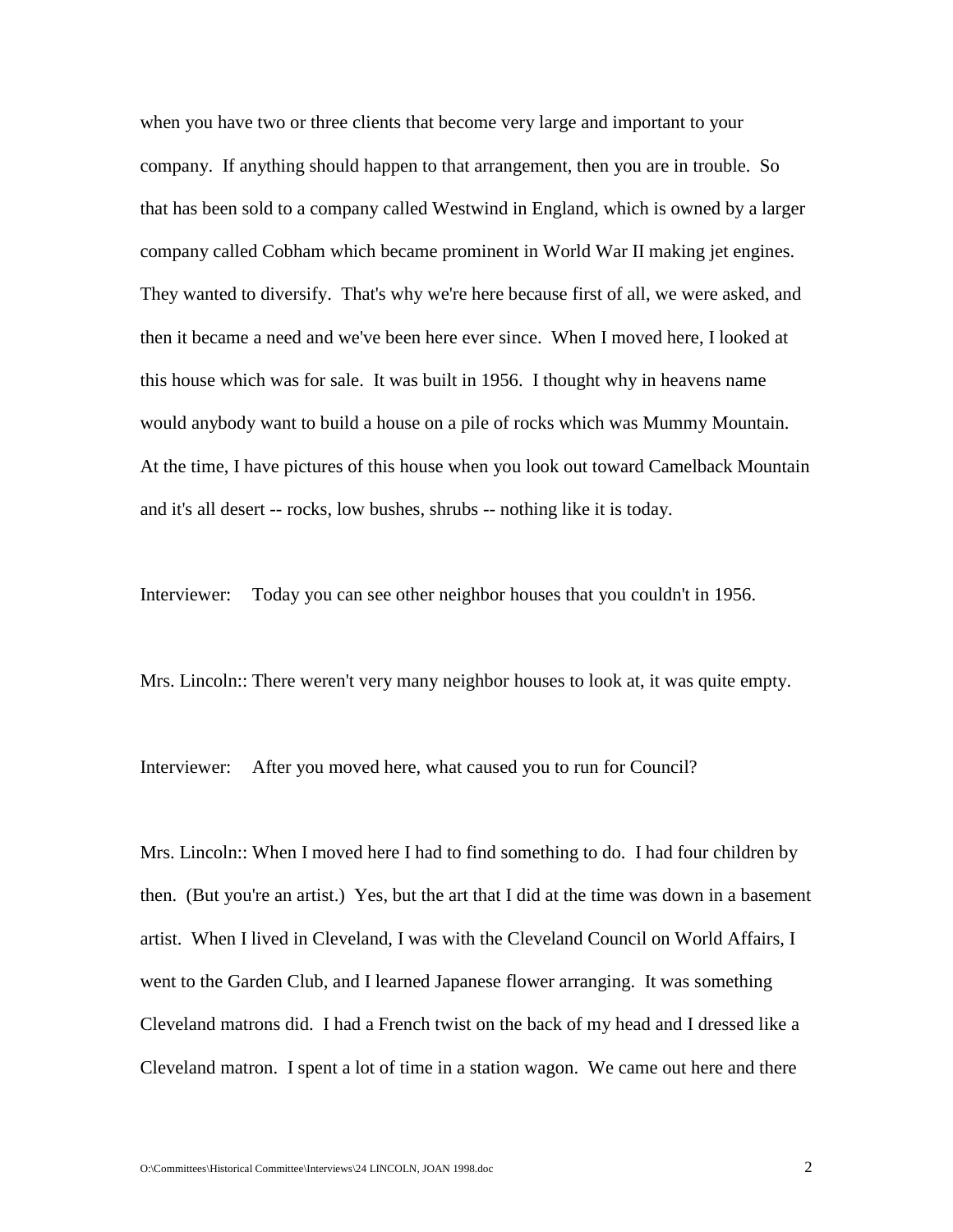was a swimming pool. The first thing I did was whack my hair off. You don't get a tan in the summer, we came in August. I had to look around for something to do like home for unwed mothers, or the Phoenix Art Museum. I had a friend, a wife of a friend of my husband's whom he'd known since high school. She said why don't we go down to ASU and check out doing some school. We decided to go into Humanities because we had both done that. It is easy to step in when you're older to something you've already done. We decided to meet for lunch after we'd signed up. You had to have a Chairman. I thought of Art Chairman and she thought Library Science Chairman. We came back to lunch and found out that we had both enrolled for graduate studies each in our own particular field. That's when the art picked up again because it had been 20 years since I had done ceramics except poking around in it during the summers in New York. I began to do that in earnest. Because I did that and got a Masters in 1973, I had contracts for various small type mural things. My final show had been in murals because you don't get a degree by doing a place setting. You have to have something that fills the galleries. The Harry Wood Gallery had 13 wall murals of mine. They were quickly sold. I made more and they sold. Then there was a contest in the Town of Paradise Valley. I thought to myself why not do that. I went down to Town Hall and the lady behind the Post Office said why don't you submit something for this competition. I said what has been done already. She showed me some bronzes, some dancing children, some seagulls and things. I said something very irreverent and most unkind. I said, "I can do better than that." She said, "Well, they're discussing it in two weeks, why don't you." I went home and did a 15 inch, one inch to the foot, model of the sort of round, almost oval, cement whole in the wall, four feet high in back, two in front, set into the cement by one foot. I designed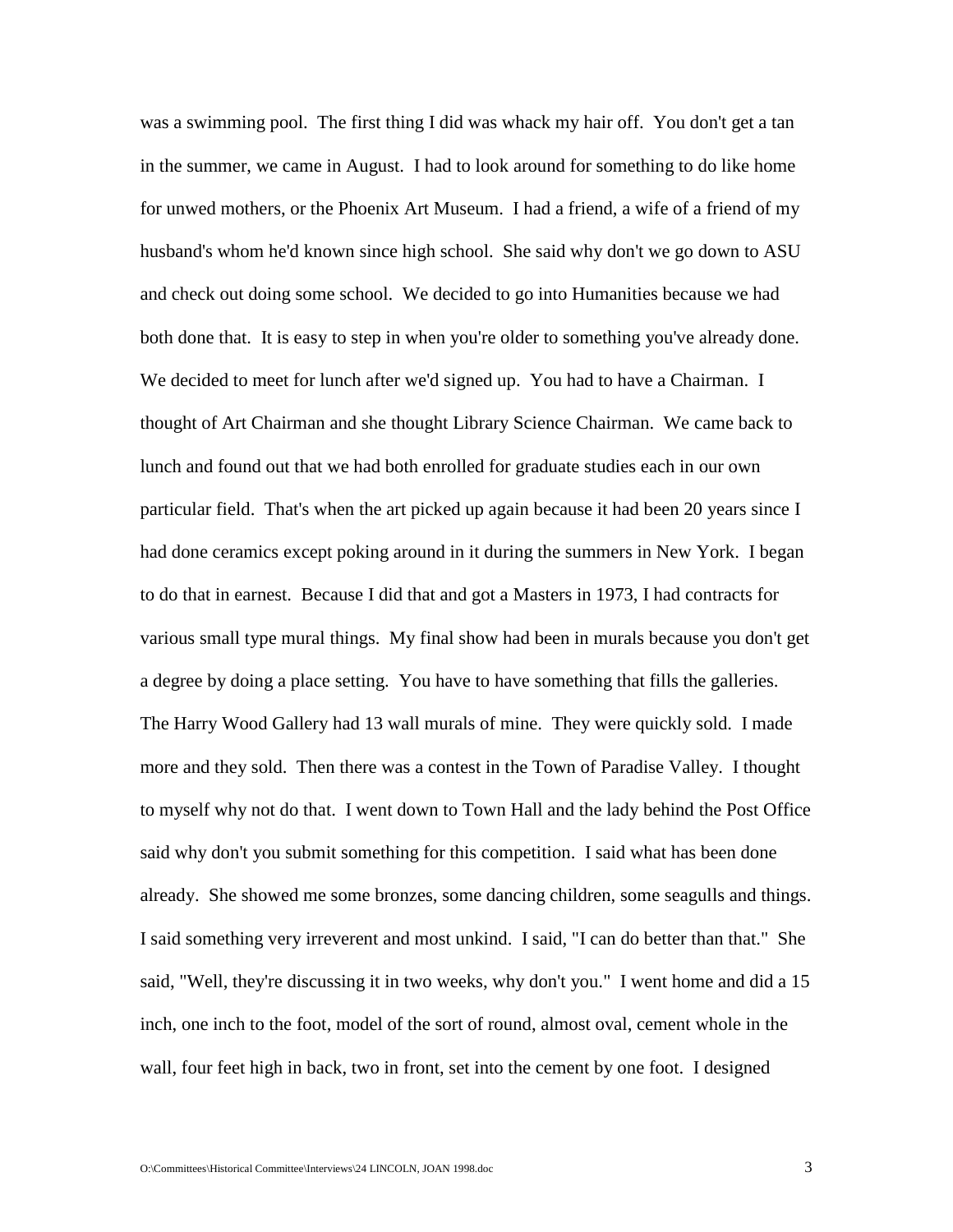something to go in there and took it to the next meeting. They said tell us about cost, cash flow, materials, whether it would survive weather (hot and cold), and all that. I did that and they accepted my job. It came in \$.98 under budget and two weeks early. It took me about a year to build it. One hundred and eighty-one panels and 18 firings in my large kiln. That's the Town fountain which we are now resuscitating because something went wrong with the Town's electricity. The piping grew old. It was finished in 1976, so it's 20 years old. It had five porcelain fish in it which were frequently broken or stolen and they'll probably have to be replaced. While we were sitting in the middle very warm hole in the ground, the Councilmen would come by every now and then. Peter Wainwright came up to the house about six months after they had given me about a third of the money to give me a book. He didn't want to give me a book, he wanted to see what was going on with their money in the backyard of my studio. He saw about half of the fired, finished pieces piled all laid out over brown paper to scale in the back bedroom. Again, other people became interested in the process until finally, the Councilman said, "You seem to know what you're doing. You seem to know about the money. You seem to know about cash flow." And I said, "Yes." So they said, "Would you consider running for Council." It had not dawned on me at that point. I had been to a couple of meetings. I wasn't much interested in politics. My husband said, "If you do that, you will not do any more pots." I said, "Oh yes, I will. I can do anything." Well I couldn't. The next 10 years I was a politician. I was elected for all the wrong reasons. I was elected because I was an older woman.

Interviewer: That's not a wrong reason.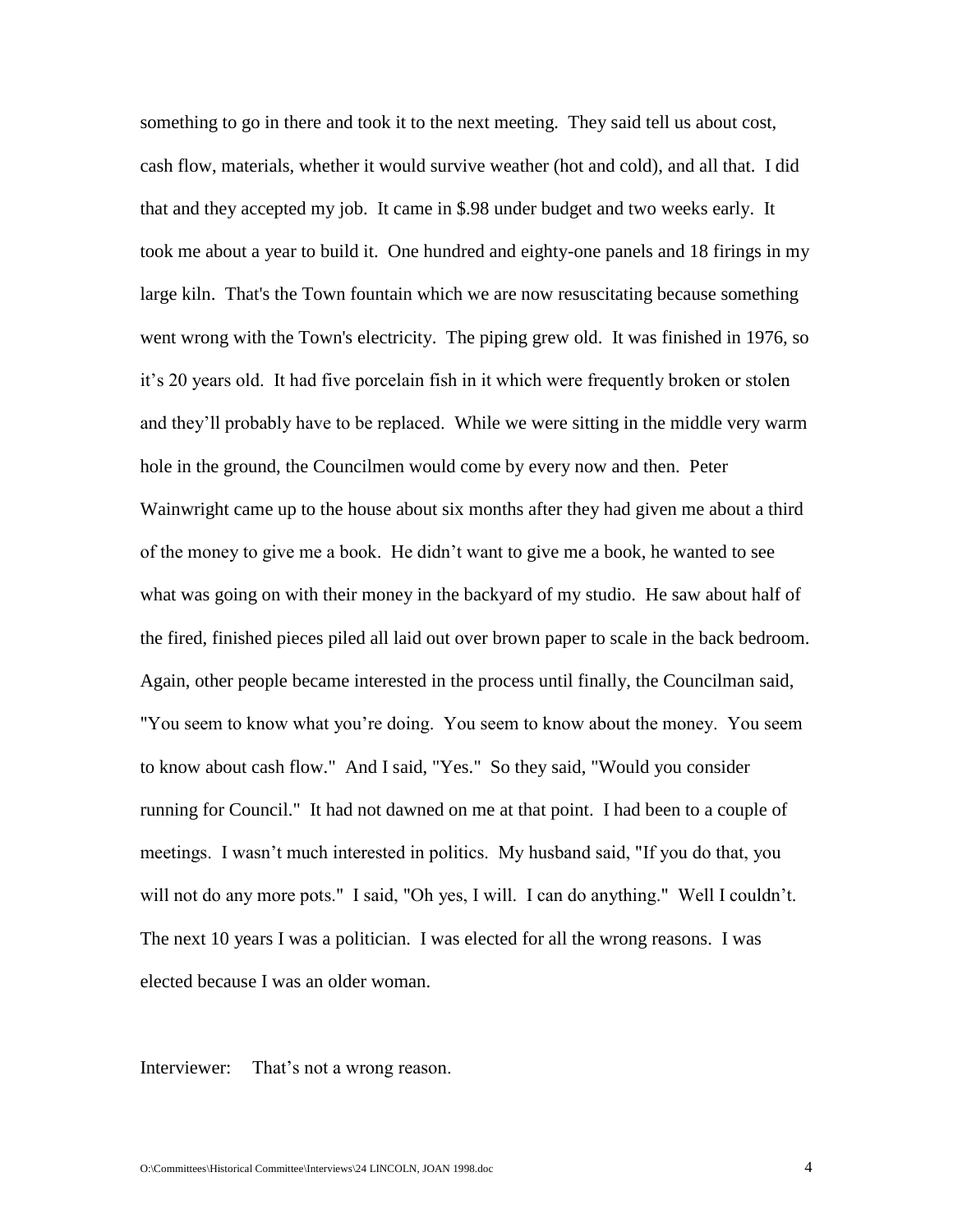Mrs. Lincoln:: That's a wrong reason at the time. They were looking for another woman to replace a woman on the Council that had given them a difficult time - six men and one woman. They said I would be easier, I believe, to (manipulate) work around. They could always say well come now and vote, we're all going to go for it, why don't you vote for it too. I would have to sit there and think. They would make fun of me. That was kind of charming. Because I was older, I knew about money. My husband had enough of it so that they thought, "Well she ought to know something." The street in front of Town Hall was called Lincoln Drive which made it very easy because it was a name identification. If Mr. Brown were running and it was Brown Avenue, it would be easy to remember and they remembered. People were very nice about it. I was successful. Four years later, those six men were for the most part out of the picture and I became Mayor because they needed somebody to be a ping pong net between three men who were disagreeing with other men almost constantly. I gave up the job of Mayor because the Council decided it would be wise and I agreed to run again for Mayor not as good for the Town as to have Bob Plenge do it. He said he would do it if I would continue as Vice Mayor. He said, "You can do all the stuff you've been doing," which was to write a newspaper column and to go down to the legislature and fight for things down there. In general, I enjoyed myself. He did all the things that a man in a group of men Mayors did, which was much more effective for the Town. His persona was right for our Town. He was smart and he never raised his voice. He didn't get nearly as agitated as I would occasionally. That's how I wound up as Vice Mayor. He and the Council said that was a good idea so I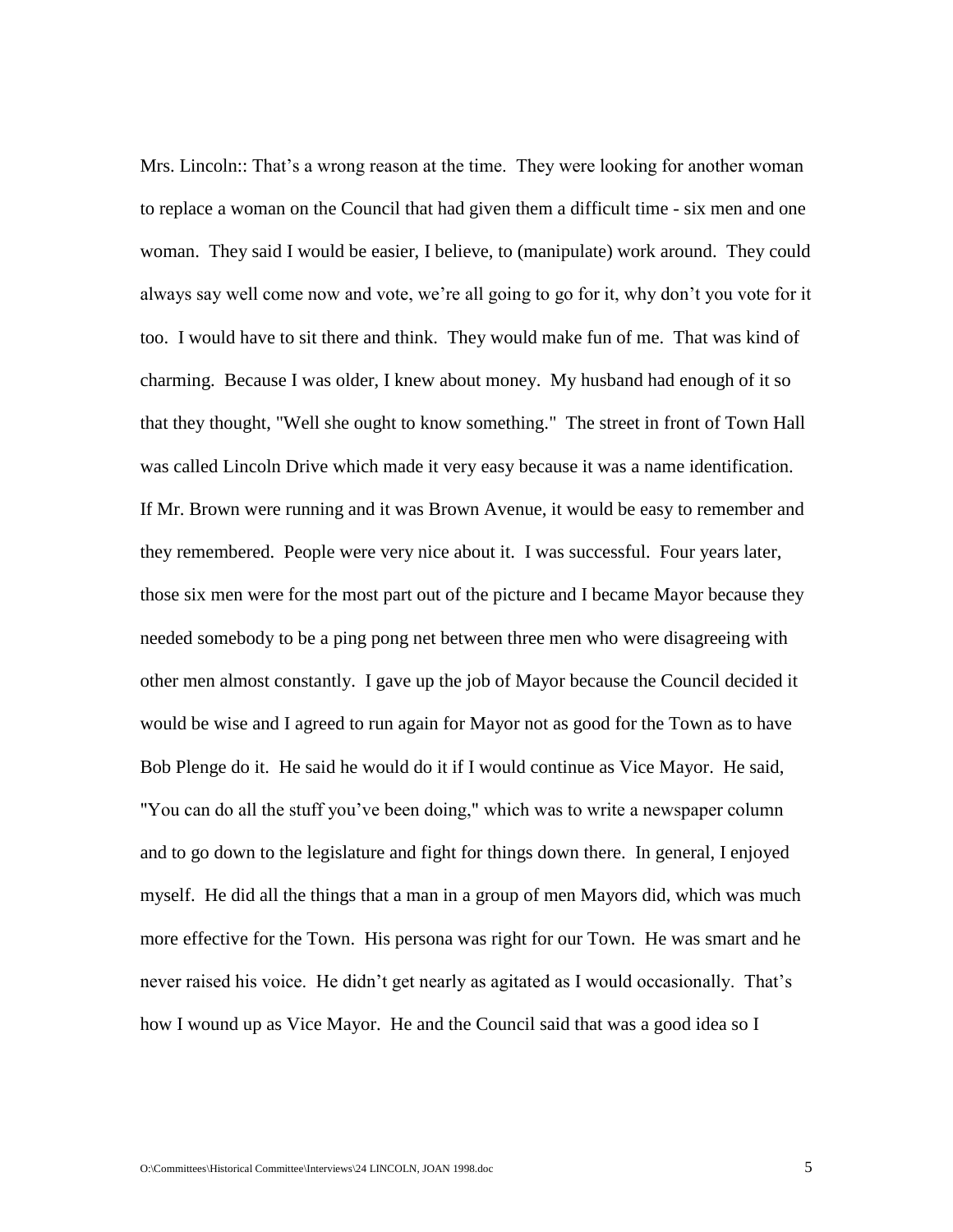continued as Vice Mayor and he as Mayor for the next four years. Then after 10 years, we both left.

Interviewer: You first went on the Council in what year? And in what year were you the Mayor?

Mrs. Lincoln:: In 1980 to 1990. I was Mayor from 1984 to 1986. It was interesting. I learned on the job. I had not been on P&Z or Board of Adjustment or connected in any way which I consider now to be exceedingly important to have done that to get some kind of training. Because of the year that I spent in that cement whole in front of Town Hall, I knew all of the staff, most of the people and what they did. I knew how to read a blueprint. I knew what design costs would be from having done that which was a help. When I later became the person on the Hillside committee I did that the most. The other Councilmen weren't particularly interested and when there would be an open slot of three months, they said to me in the beginning, "Well you seem to like that, would you do my stint." And so I did John Long's and Jack Brock's. For the first two years, I was on Hillside for 20 months. After that, I was just on Hillside until I left the Council. Sometimes it was difficult because you have to know drawing, percentages of cut and fill, and plantings and that. You have to know that and you have to know how to tell someone that they can or cannot have what they want on the mountain. That is dealing with people. I can deal with people.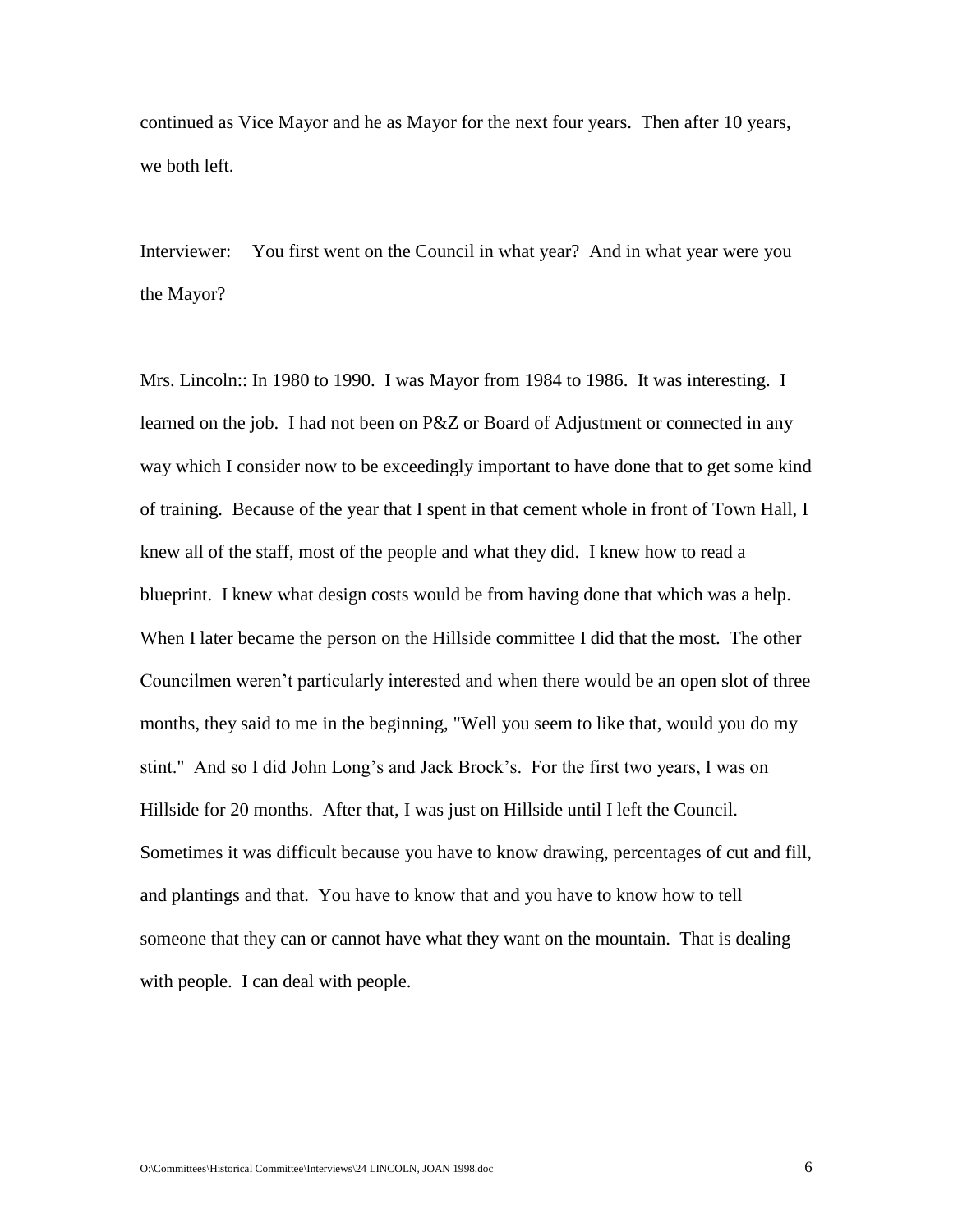Interviewer: You can do that very well. Is there any particular thing that you felt was an important achievement while you were on Council or particularly when you were Mayor?

Mrs. Lincoln:: When I became Mayor and things were happening so quickly on staff and in the Town, I would come home with it and my husband would say, "Well if it bothers you that much, why don't you keep a record." I began a series of journals which I kept from 1984 to 1990. Looking over them last night knowing that you would come, I saw some things that happened that I really would have liked to have pursued more than I did. You can't pursue something by yourself; you have to have some support. One of them was the water resources study that I did. The Council would come occasionally when I asked them. It was more or less just and Bob Plenge and me. Occasionally, another Councilman would drift in and say, "Well we really don't want a water company." We didn't want a water company, but the program and the policies that I set up, which I would dearly would have liked to have been in the General Plan, were done and followed. The basics of that water policy were written up in three different articles that I wrote for the Independent. Even if nothing had happened, which nothing did we never got a reclamation plant, it would have been nice to have that in the General Plan and to have kept it there. The General Plan has been changed by several Councils in the past, most notably by this last one, to meet their needs of conservation of the land, traffic patterns through the Town which has become horrendous, and water problems which became snarled in a discussion with Scottsdale. These things became primary to them and the things that had been beaten, hammered and pounded into a general goal and issue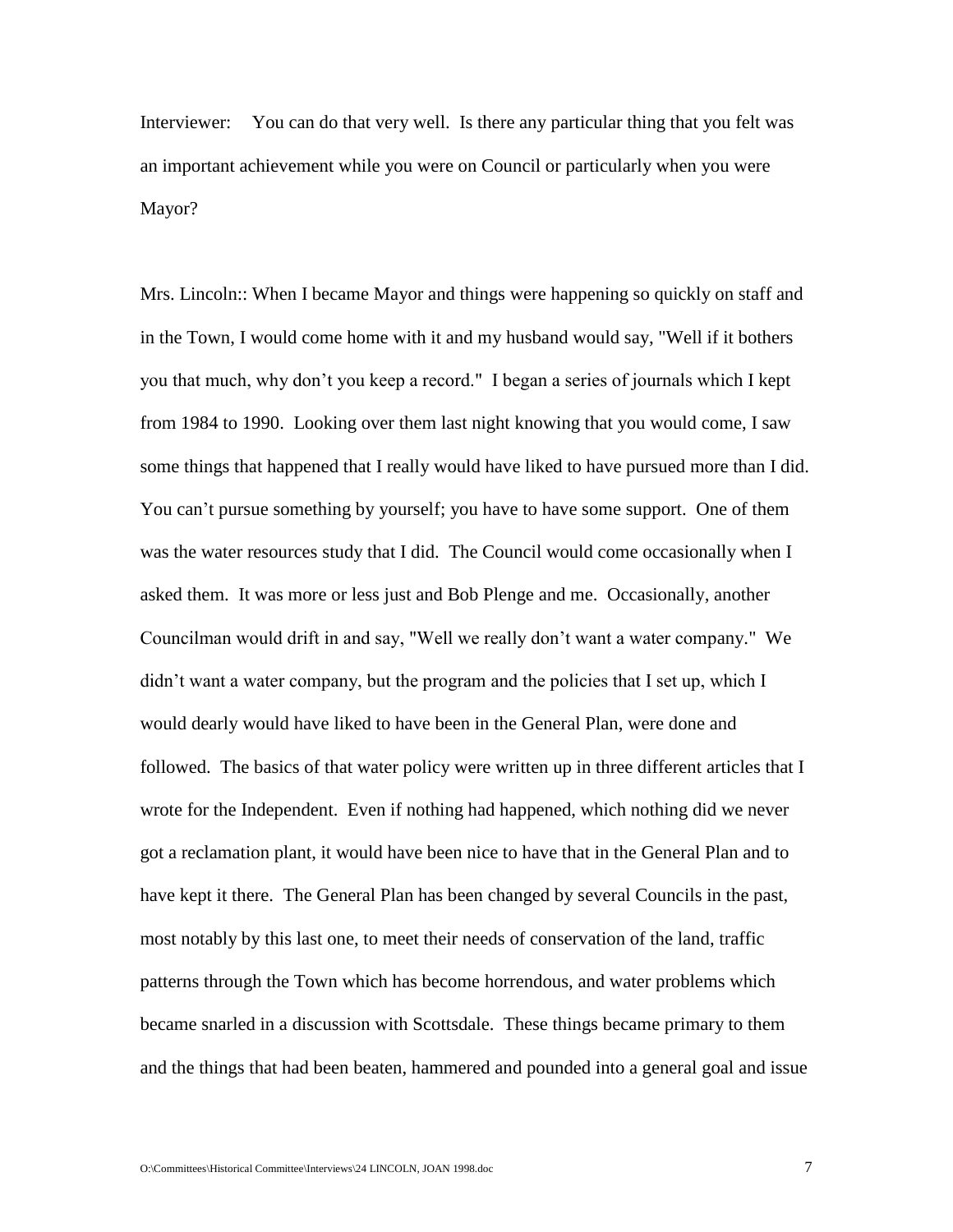statement was one page long with 14 phrases concerning money. Fiscal responsibility was all we had to cover on it. The water policy would have been to maintain, conserve and restore. That many words for 14 different items. Now it's at least 14 pages and doesn't cover half of what we did. I would have liked to have had that Code maintained because we worked so hard on it for several years.

Interviewer: Would you be interested in reviving it with the new Council change?

Mrs. Lincoln:: I was invited kindly by the previous Council to work with them on it. I submitted my comments about what they had accomplished. They changed a word or two in the preface and that was all the attention they paid to it. The emphasis has been on the environment and so that emphasis shows clearly in the General Plan. Fiscal responsibility, unless it has been deleted, was in part of one sentence in the preface and that was all. I felt there were things that were left out. Yes, if anybody asks me, I have all those papers, all those lists, all those comments, and all those changes in a folder.

Interviewer: It sounds like you are ready to work with any Council that is ....

Mrs. Lincoln:: Yes, but I am not going to push it anymore because that's not my call.

Interviewer: This Council will be very good.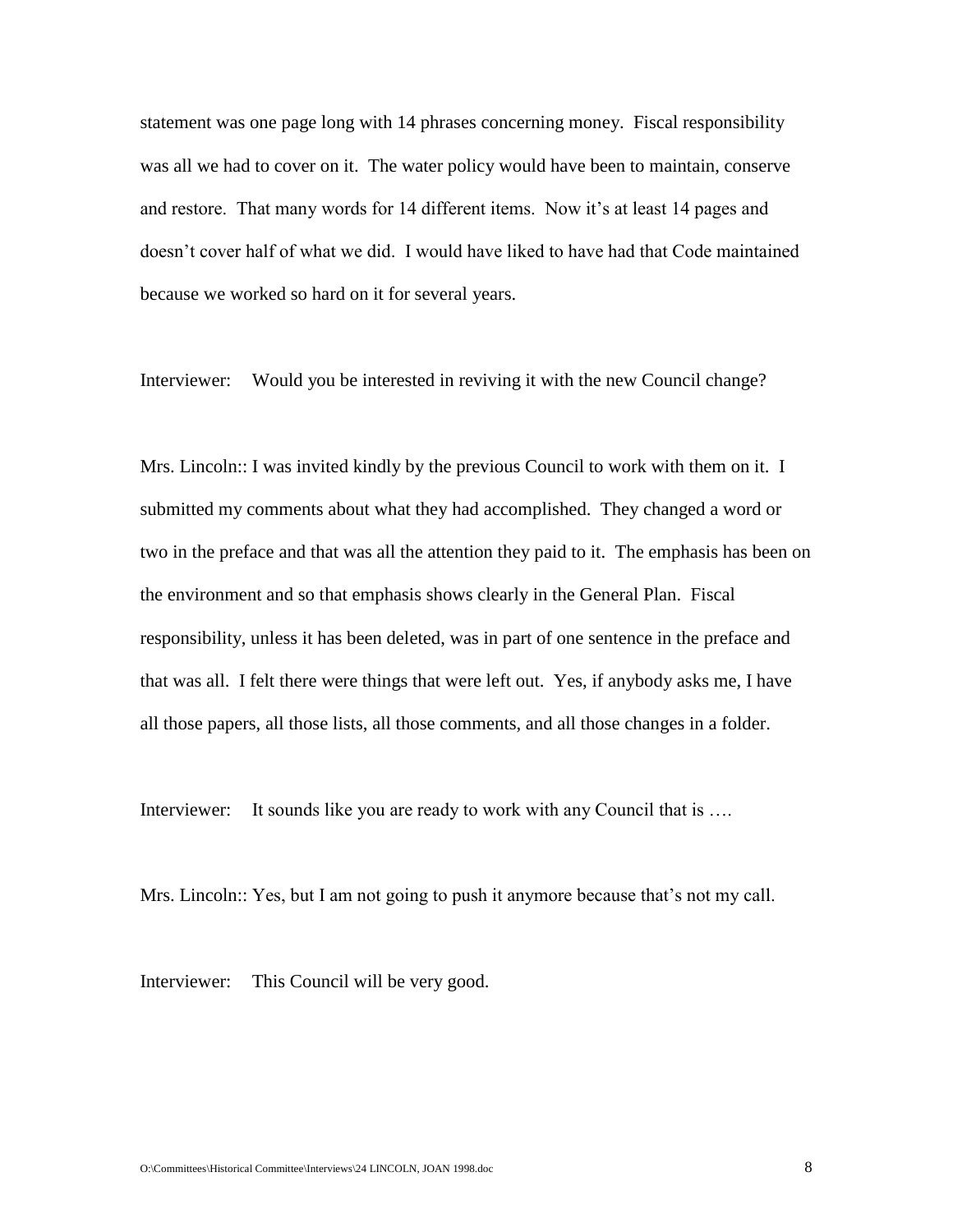Mrs. Lincoln:: Other Councils have been excellent. Each in their way has hit a problem head on. It's sometimes difficult to come on brand new to a situation where you're coming from a different part of governmental responsibilities; it's difficult to let that go sometimes to become not so much implementation but the empowerment of doing policy. Then you have to say, "This is what we would like to do," and then you have to let it alone. It has to happen with people around you that make it happen. Like the water resources study, it's still tucked away somewhere. I'm glad it's four years now. I think that's a good idea because in two years, nothing happens in six months, precious little happens in a year, and in three years, you think how am I going to get re-elected and in four years, it's lame duck time. It's hard to run something that is essentially a business.

Interviewer: Oh very much a business. Do you feel it's more complicated today than it was when you were on the Council?

Mrs. Lincoln:: Oh, yes. The size of the budget now is humongous compared to what we worked with, partly because of inflation and partly because there is a need to have a "slush" fund, that's the wrong word - what's the word? - "contingency" fund of several millions. We thought \$600,000 was a lot. There is a reason for that. If you have rules by the legislature that if you don't spend your money, then next year you cannot spend that much or boost it or whatever the regulations are to keep the costs down. This doesn't apply to Paradise Valley. There was woman who subsidized an art group in New York. When she said, "I will give you as much as you spent the previous year," they were going around buying three of everything, three electric typewriters, and so on. The Town's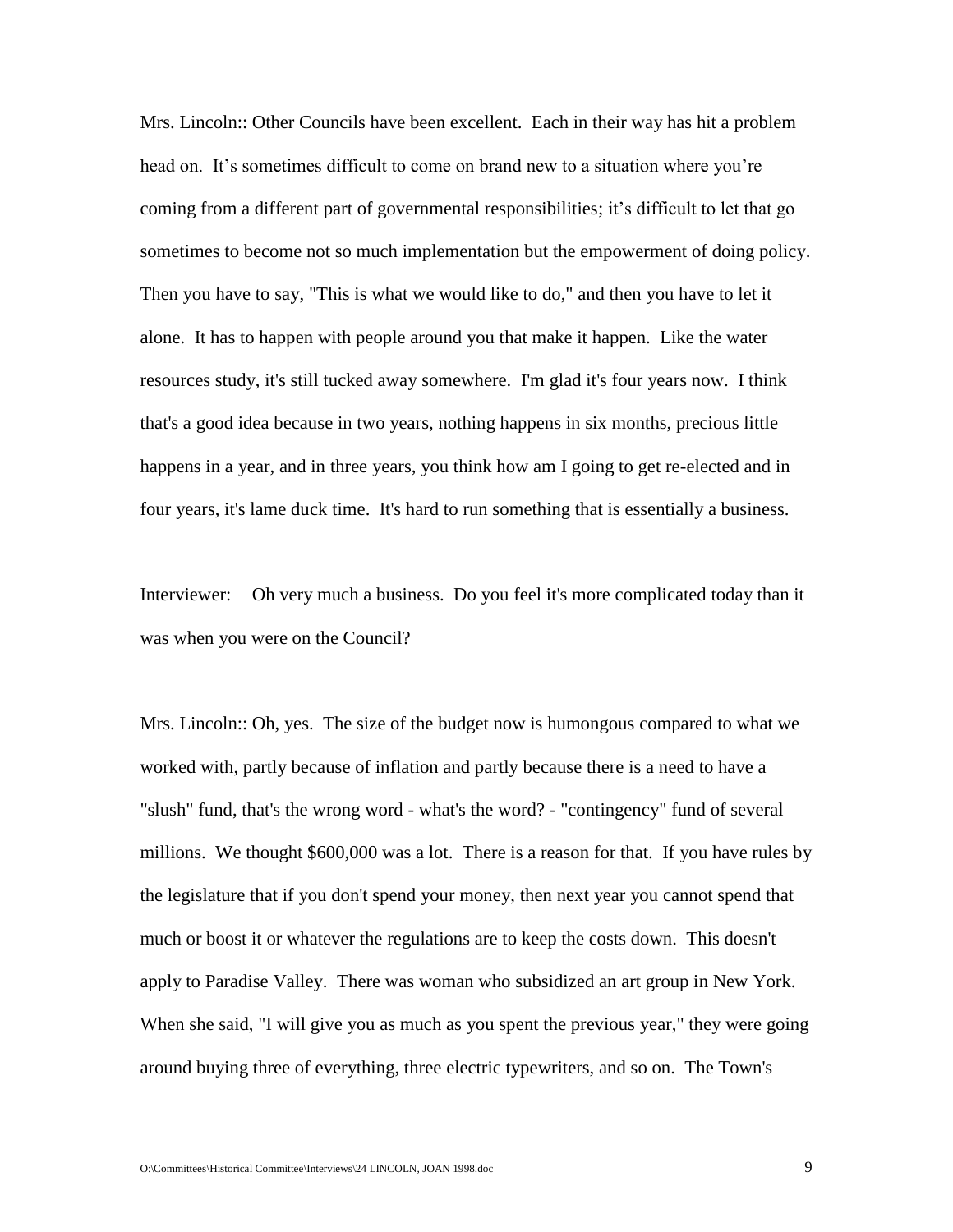come a long way. We've come with new technology in and out of Town Hall that is excellent. The idea that the police force being the people that came and checked your house out was something that we pushed and had to fight to get. We had to fight subsequently for several years because some people said it was a waste of money for so few people. I still don't know if that's subsidized or if we have just plain bought ourselves a Police Department. If we want to have our house protected, it's an easier way to look it than say the Town gave it to us because nobody gives us that, we pay for it. There were things that we did that I enjoyed doing. The water resources was one. Choosing a new Manager happened on our watch. John Baudek came on and he was excellent. He was quite good at what he did. Solid, no fluff and feathers about him, a very stable, solid person who did his job well. When you would ask him to do his job, he would do it. We had sometimes a bit of a problem, as all Councils, do when a Councilman would go into his office and say, "I want this and this to happen." That is not the way to run it. I think all policies should go through a Mayor. Councilmen decide the policy, decide what they want to do, say to the Mayor this is what we want, the Mayor goes into the Manager's office and says, "Do this." The Manager goes to the Police Department, the Building Department, or whatever, and says this is what I want done and I want it done tomorrow and it gets done. It is not somebody running from the Council into the Engineer's office saying I need 15 copies of this to prove this point to Council. It becomes micro-managed. It becomes awkward for the process. If you go with the process and go through political steps, you can do that. There is a good thing I am particularly proud of with the argument that we had with Phoenix over the water rates. Phoenix had put in a water rate that applied to Phoenix, and then they added a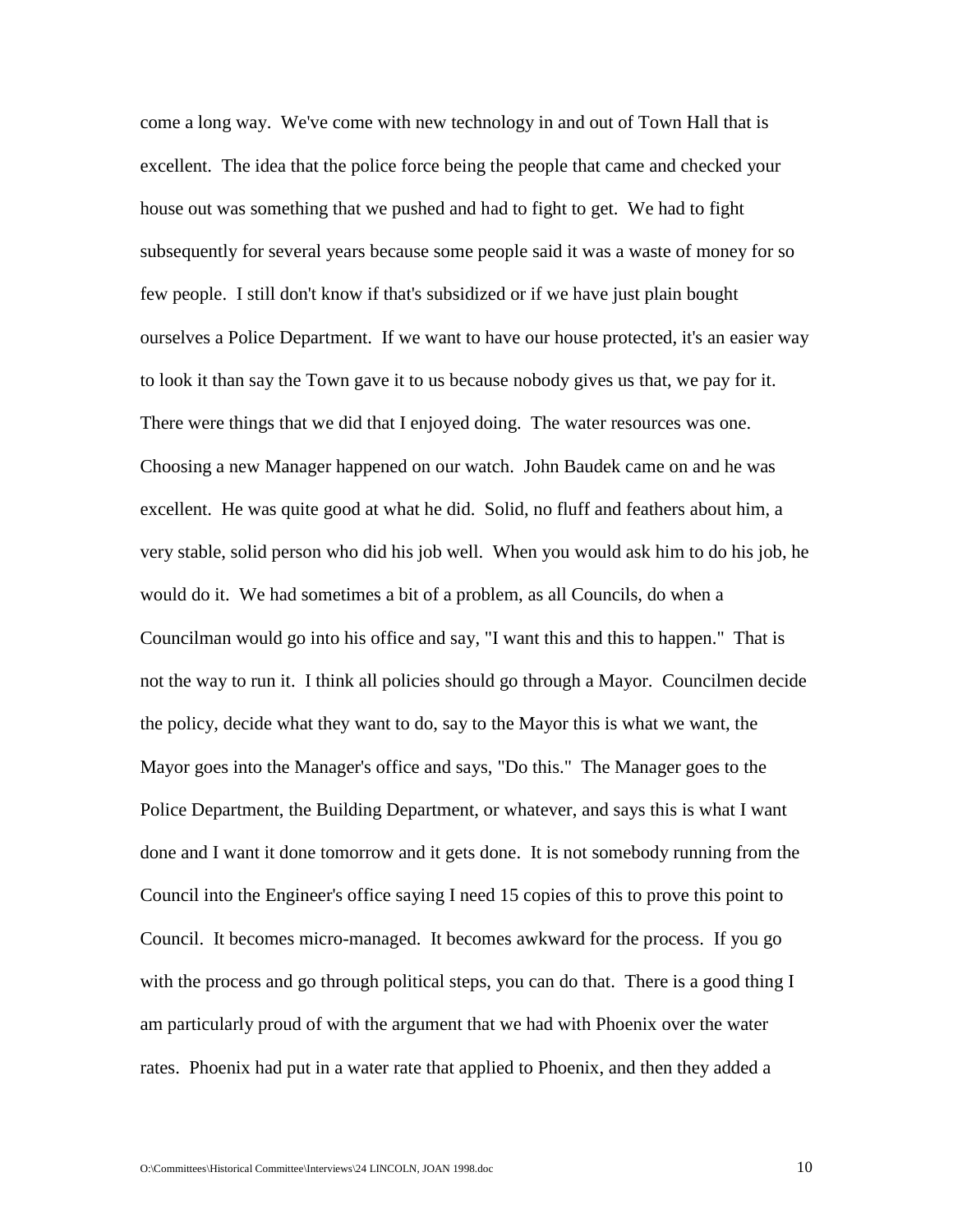greater percentage water rate to the County. They did this in my opinion so that those people living in the County would figure out very quickly that if they moved into Phoenix, allowed themselves to be annexed, their rate would be the same as the City of Phoenix. What Phoenix would gain from that, besides the trouble of the infrastructure, was the water rights underneath the land where the people were. They had a larger base then of possible farming of the water in the ground table. The problem with that was the lines that serviced the County to the north also went through Paradise Valley and part of the water came from water companies that were bought by Phoenix when we were not a Town. I think that happened beforehand. I believe Paradise Valley had the same costs in water for the people they served as the people in the County. We felt this was unfair because when it got up to 200% of Phoenix paid, we went to Phoenix and said this isn't fair because we can't vote for that rate raise, so this taxation without representation. Phoenix said we are subsidizing you because it's so much work to do. We had to go to the legislature with hat in hand. The legislature began by saying, "Oh come on now, we don't adjudicate cities' argument." That is their job to do that kind of adjudication. We got several people strongly behind us and pushed it through. Phoenix, the first year had to cut it back to where it had been which is 130%. The following year, we came back again and the legislature said, "Are you back?" And we said yes, and it was pushed down to 100%. That took a lot of work and a lot of lobbying. I learned from that that when you lobby for your Town, you are much more apt to see, not only the secretary, but the man behind the door, because they don't expect somebody to come down who isn't being paid, as a paid lobbyist. They certainly don't expect you to come down and sit there all afternoon on their doorstep. They try to wait you out. If you say, "That's alright, I'll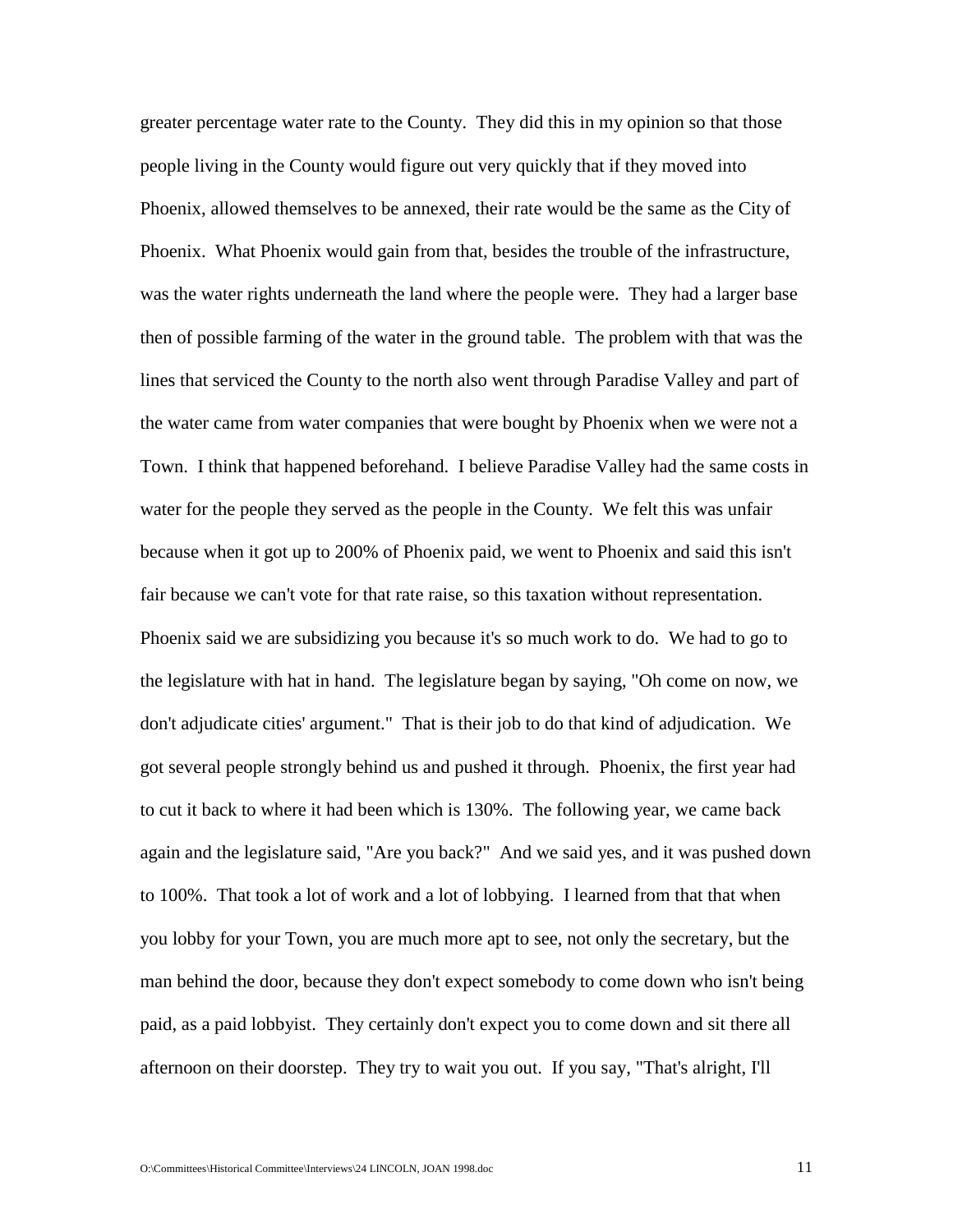wait." You get there at one and you leave at five and he hasn't seen you yet, you go the next day, and sit there and make an appointment.

Interviewer: You realize that this appointment might be canceled?

Mrs. Lincoln:: Oh yes. After awhile they hear you. You take as little time as possible with the pieces of paper on the table and say, "This is the way it is." One very nice legislator who was a Democrat said, "Why should I vote for this." I told him. His secretary put her head in the door and said, "Mr. Gutieros, you have another appointment." He said, "It can wait." I said, "Will you vote for us." And he said, "Absolutely." I said, "Do you mind telling me why." And he said, "Because you're right."

Interviewer: There is no better reason.

Mrs. Lincoln:: Yes. It increased my opinion my opinion of Alfredo Gutieros right to the ceiling. There were a lot like that. Chris Herstam was one. Jack Taylor did a good thing about water. And it's a quid pro quo. When he wanted to have a gray water use, or limited use of water, we supported him when he tried to get it built through his local area. It wasn't playing golf in any way, but to go down there and see the problems that we had on Council only multiplied 100 times in legislature, gave you a different opinion of the people who were working for us down there, good or bad. You had some that would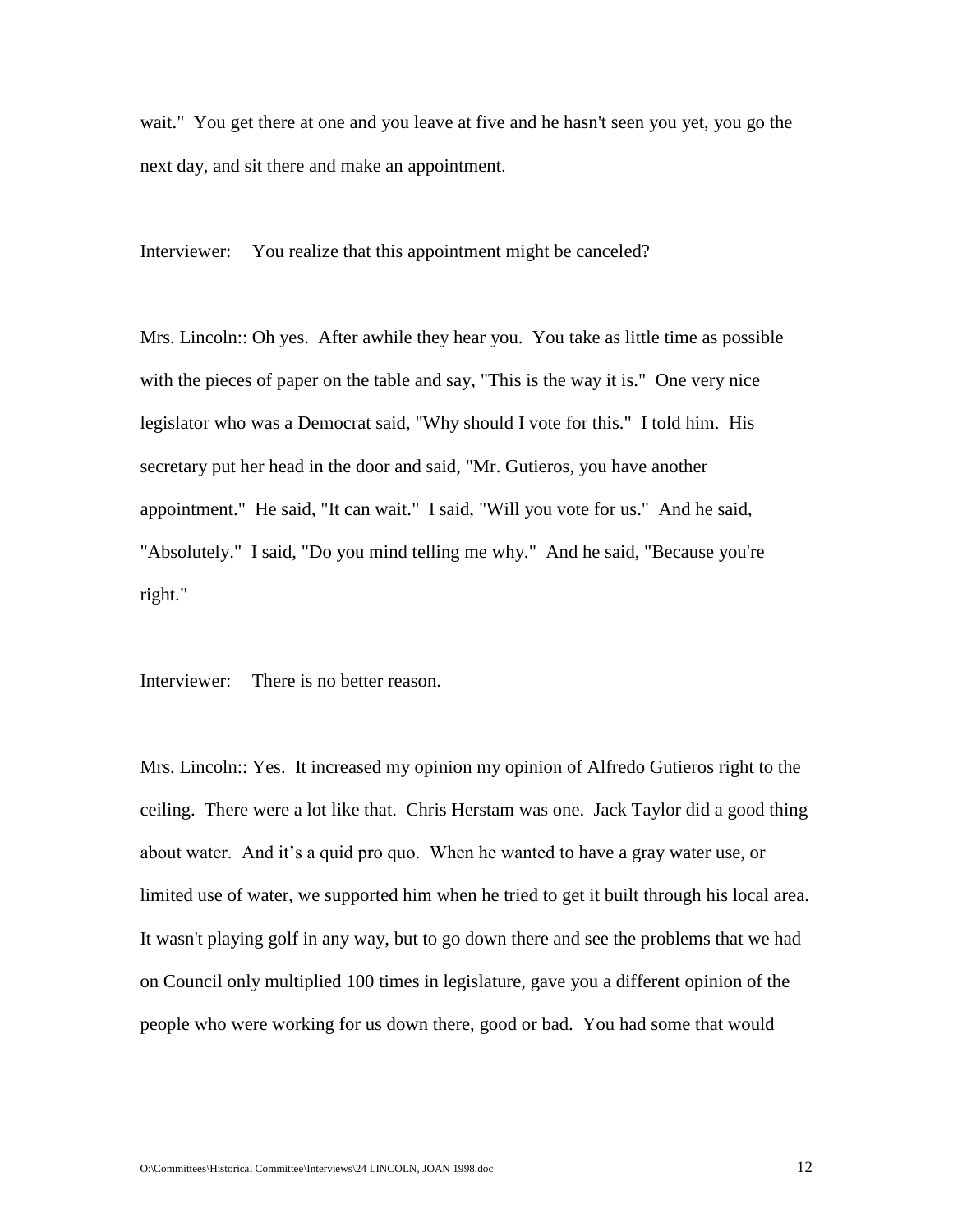interview you with their feet on the table eating peanuts. There was one who fell asleep. It was interesting that life. I met some wonderful people.

Interviewer: Anything else that you accomplished while you were on the Council that you would like to share with us.

Mrs. Lincoln:: There were some things I did as Mayor. I kept a journal and went through it last night to check over the things that perhaps I misplaced in my memory. Because they happened over a period of two years, there was duplication. But a few other things that we did. Hillside concerns became paramount when it became obvious that people were building higher and higher up on the hill. We had to do regs to control that. The primary force behind that was Richard Andeen who had done a similar study for Scottsdale as an Engineer. He was an Engineer who was interested in the hillside, his being a hillside house. He brought that material back to us. We thought it was too complicated and he explained it to us. He, Dick Mybeck and I attacked the Hillside Code. Oscar Butt, who was then Manager, told us, "Just leave them alone. If it works, it ain't broke." I said there is this and this I'd like to change. He said when you get a few let me know. I came back to him after four years on Hillside on those first few terms with a shoe box full of notes and said, "This is what is wrong." He said, "Fine. Make up a committee." So I made up a committee and we rewrote the Hillside Regulations. Those Hillside Regulations were so tight that La Place du Sommet when they came in and fought over what they were doing, we almost went to court with them. If we had lost, essentially, by the amount of money, we would have had to build Place du Sommet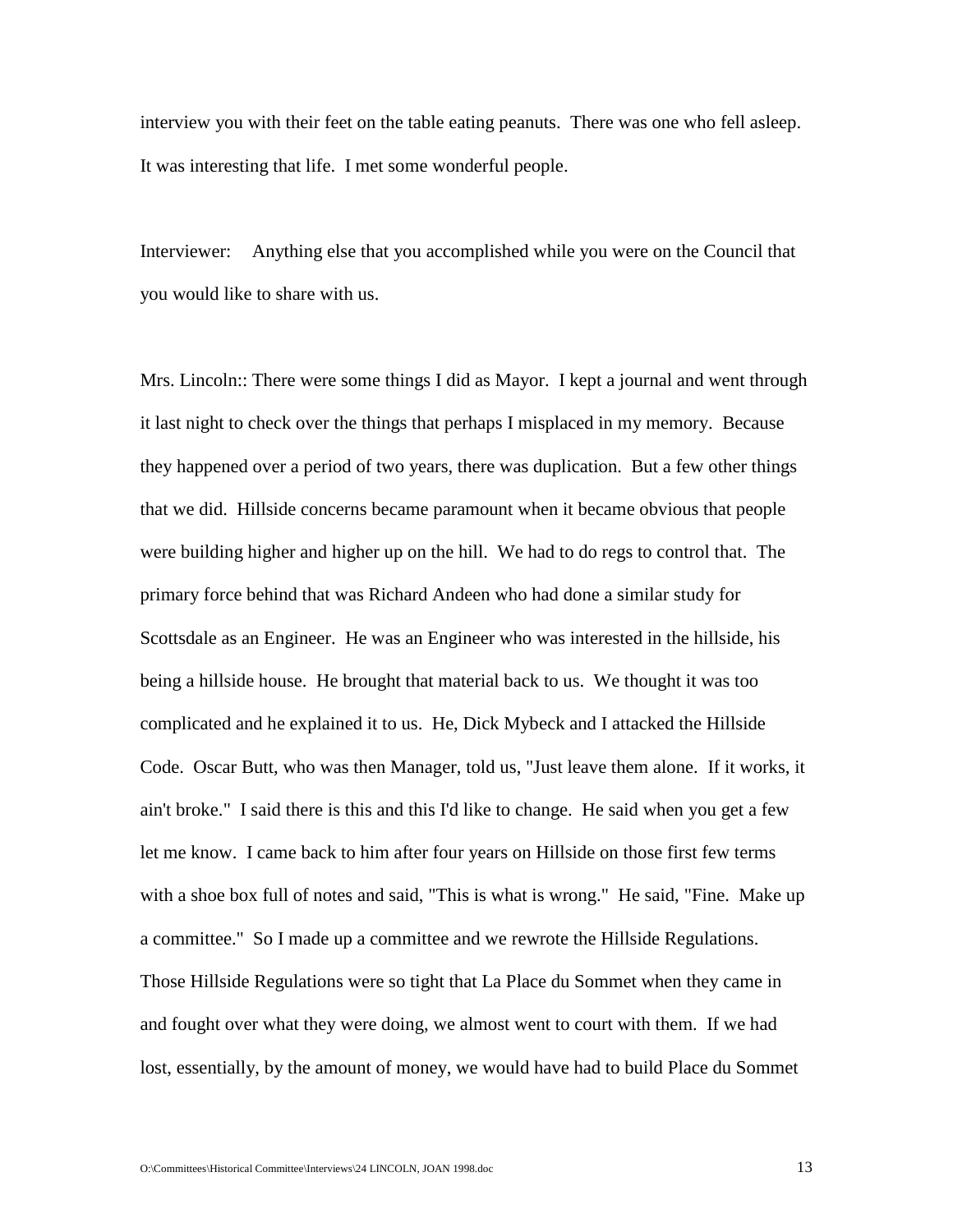and they would have owned it. They didn't understand what we were trying to do with the new regs so we agreed with them that they can have the regs that were designed in '73, but the '84 regs from now on but you don't have to go by those. There wasn't anything in the '84 regs that they didn't always have to do that was important. There were one or two things that were very important that they kept that if they had their brains on straight that they would not have kept. Things like you may not even put a driveway up the side of the mountain until your house plans have been accomplished, passed Hillside and are ready to go. Because then when they started to put the road up and said, "Alright, now we want all these long finger driveways up there so people can go up and see the sights." We said, "Are your houses ready to go"? The land isn't even sold yet. Well until there is a house ready to go, the Code said, which you wanted to keep, you cannot build that driveway." Hillside, another one of the things I did. At that time, because women in the general Arizona area and around close to us, women were gradually being elected to the Council. Usually, I think when there were something like 96 towns and villages, there might have been 150 women total around who were on Council. I at that time was the only woman on Council and remained so because it was very light on women all over. You would get one woman up say in Prescott or Show Low, that had gotten a bee in her bonnet and wanted to be on Council to change something in her neighborhood. She would get herself elected and she would find herself with six men who were polite, tipped their hats off, didn't say dirty jokes, would stop smoking if she didn't like it, but that was about the extent of her influence as a woman on the Council. I went on several lead conferences around the country and became acquainted with a group called Women in Municipal Government. They were a gathering of the same gong ho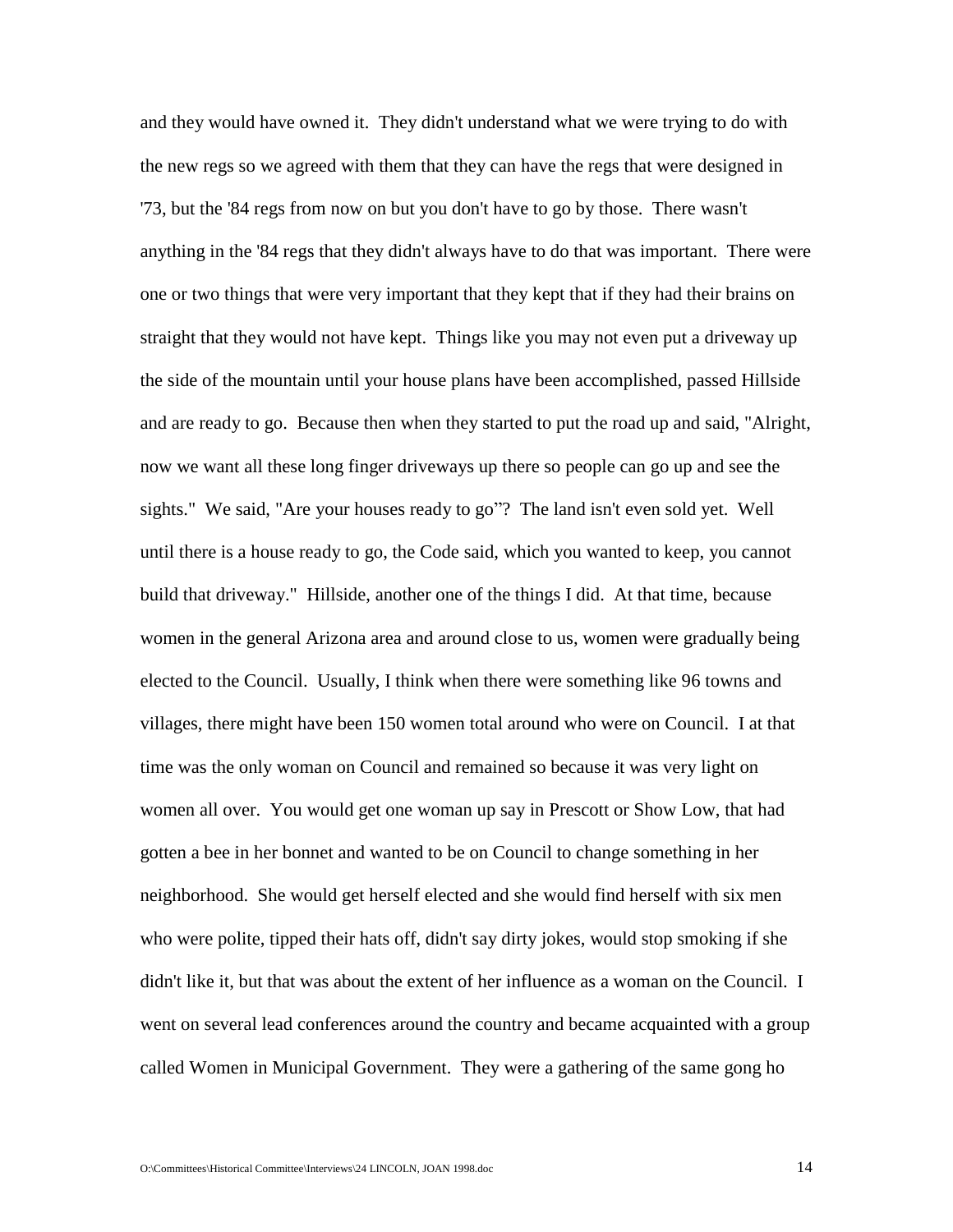kind of women. Dark suits, white shirt with neck ties. They struck me as unreal, these women who decided to fight for the rights of women. I thought, "Yeh, I don't think so." But I went to their meetings and began to talk to them. I said, "I'm starting this from the wrong direction. What Arizona needs is an Arizona Chapter rather than all of us coming individually and my persuading people to come to the national meetings. It doesn't fill the purpose." They looked at me and smiled and said, "Why don't you start one." I came back and mentioned it to Sam Campana. Sam Campana had a luncheon then almost instantaneously with women who were on Councils in the area. Sara Moya became involved and between the three of us, we tossed around the job of head of AWIMG, Arizona Women in Municipal Government. We met five or six times a year. We asked legislators to speak to us. We would have gatherings. It was essentially a networking of local politicians. They began to come from all parts of the state. They would drive down and spend the day, meet their legislators, have a lunch and so on.

Interviewer: Some of it was learning as well as gathering.

Mrs. Lincoln: How in the world do you deal with a Council that meets in a bar? You were not as functional as you might have been if you've been a man. The presidency gradually passed to other women in the area. Janet Napolitano was in the area at that time. But that early group of women began to do this. I don't know where it is now. I have no idea if they ever meet, or if it's not needed.

Interviewer: Maybe women now are strong enough that they don't need it.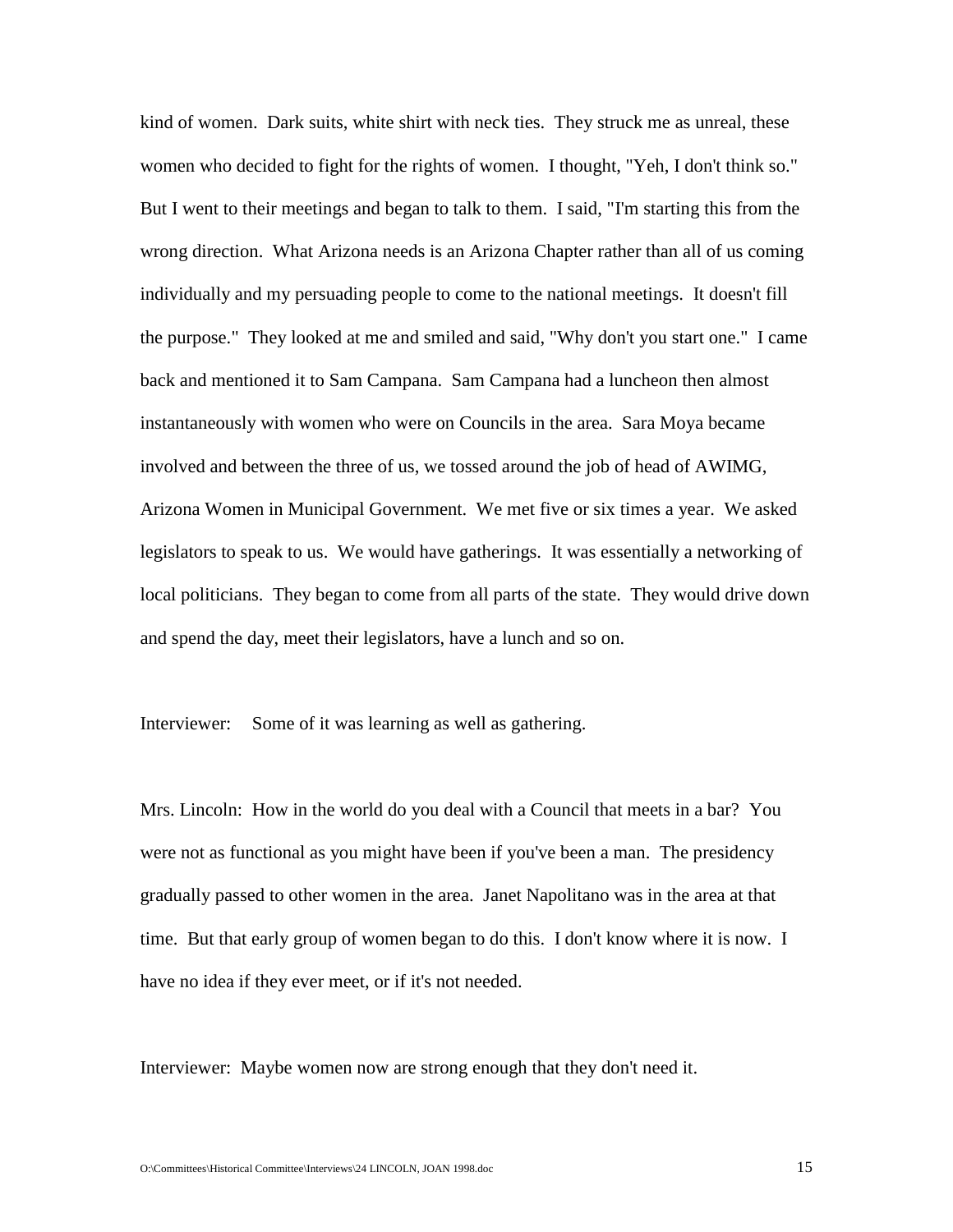Joan Horne: I don't know what this Town Council is doing now, but certainly through the time that I was there, it was still active and I used to go to all the meetings.

Mrs. Lincoln:: It was just a facilitating organization.

Joan Horne: Yes, it was informative and had good speakers.

Mrs. Lincoln:: There was a woman named Pauline Liddell.

Joan Horne: I went to that meeting that you invited me to before I was on Council.

Mrs. Lincoln: Pauline Liddell wrote the most wonderful book called "Why Jenny Can't Lead" which was a very workable discussion group book for seminars on just what it is that keeps us from doing what we would like to do. We women sit in a cave and the guys go out and catch the bears. We have a tendency to sit down at a meeting with five people to play a game, and we say we need an extra ace because we're women. Right? Wrong, if you're going to play a game, you play the game with the rules that are there. They're not necessarily men's rules, they're women's rules too. I had met this woman and had been to her workshop. I asked her to give the same workshop session to the women at the national level. I don't know how many books she sold, but she turned that organization upside down. They began to see that the fact that they were women made a difference to them, perhaps, but to nobody else.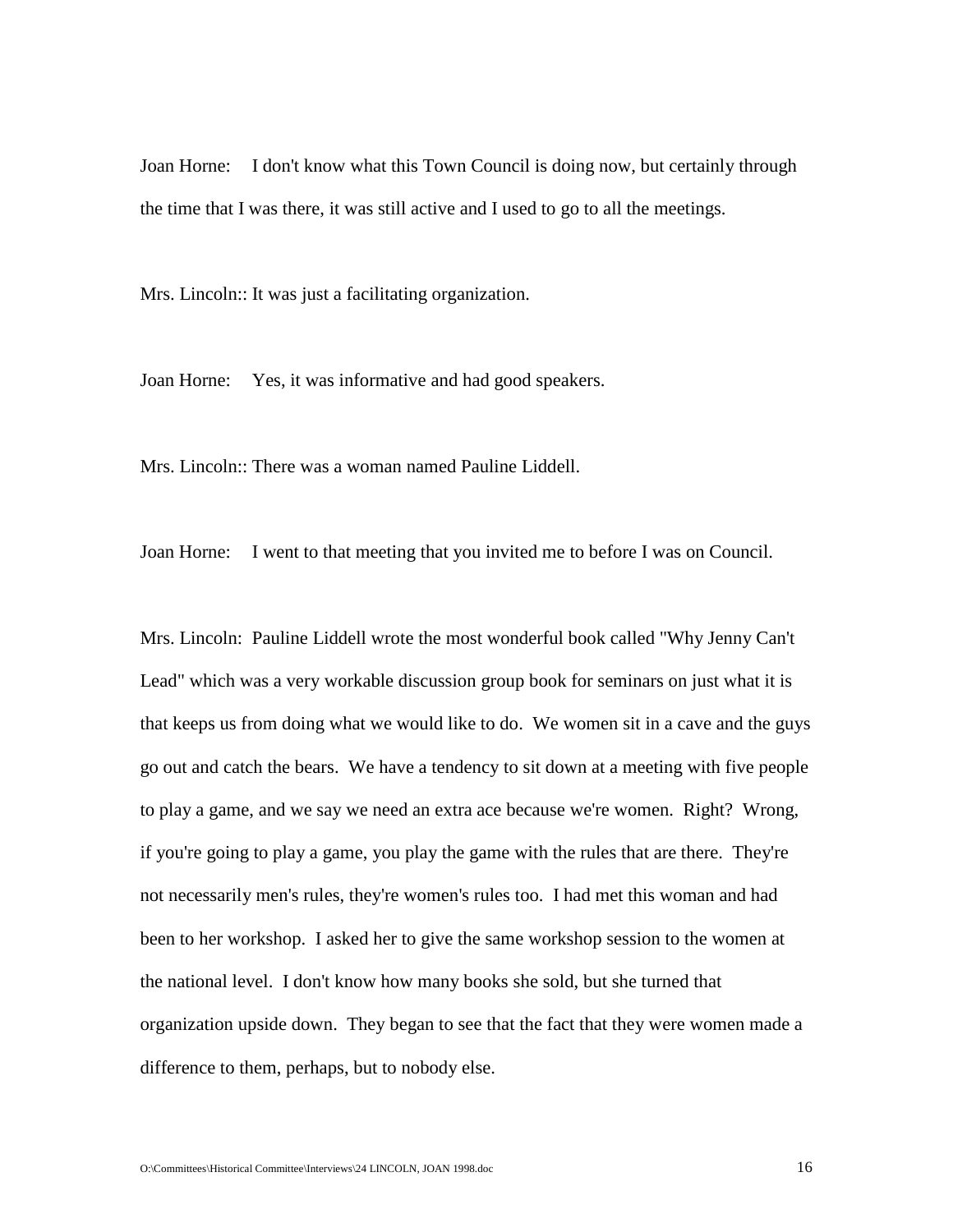Interviewer: So they were to change their perception of the rules that were already out there and not just for men and not for us women.

Mrs. Lincoln:: You don't show up in shorts to play football if that's going to be the game. You look around what's already there and how do you deal with someone that tells a dirty joke because he knows it will upset you. She didn't give that basic ground rule but that was the general attitude. If you were going to let it upset you, people would say, "If you can't stand the heat, get out of the kitchen." We were the cooks, you see. We had to play this dual role of when to be nice. The first thing that one of the Councilmen said to me when I came on board, I think it was Bill Fulton, said, "Well what do we call you now? Do we call you Mrs. Councilman, or Councilperson, or Councilwoman, or Counciless? What do we call you?" I said, "It's a generic term, you can call me Councilman." The write up in the paper the following week was "Damned If They Do, Damned If They Don't." Here's this fool woman who is upsetting the whole Council and all they were trying to do is be polite. But they were not trying to be polite. They were pointing out to me and the group assembled that the minute I walked into that room, I was going to be different. I'd have no part of it. It worked. Jack Brock would lean down the end of his desk and look at me and I'd be trying to figure out what an easement was or what anything was. He would look down and smile and say, "Come on, come on. We know how you're going to vote so vote already." That lasted about six months and he didn't do that anymore because I would come with leading questions that had to be addressed. There was a nice policeman who gave me a present at that time. He came up to the desk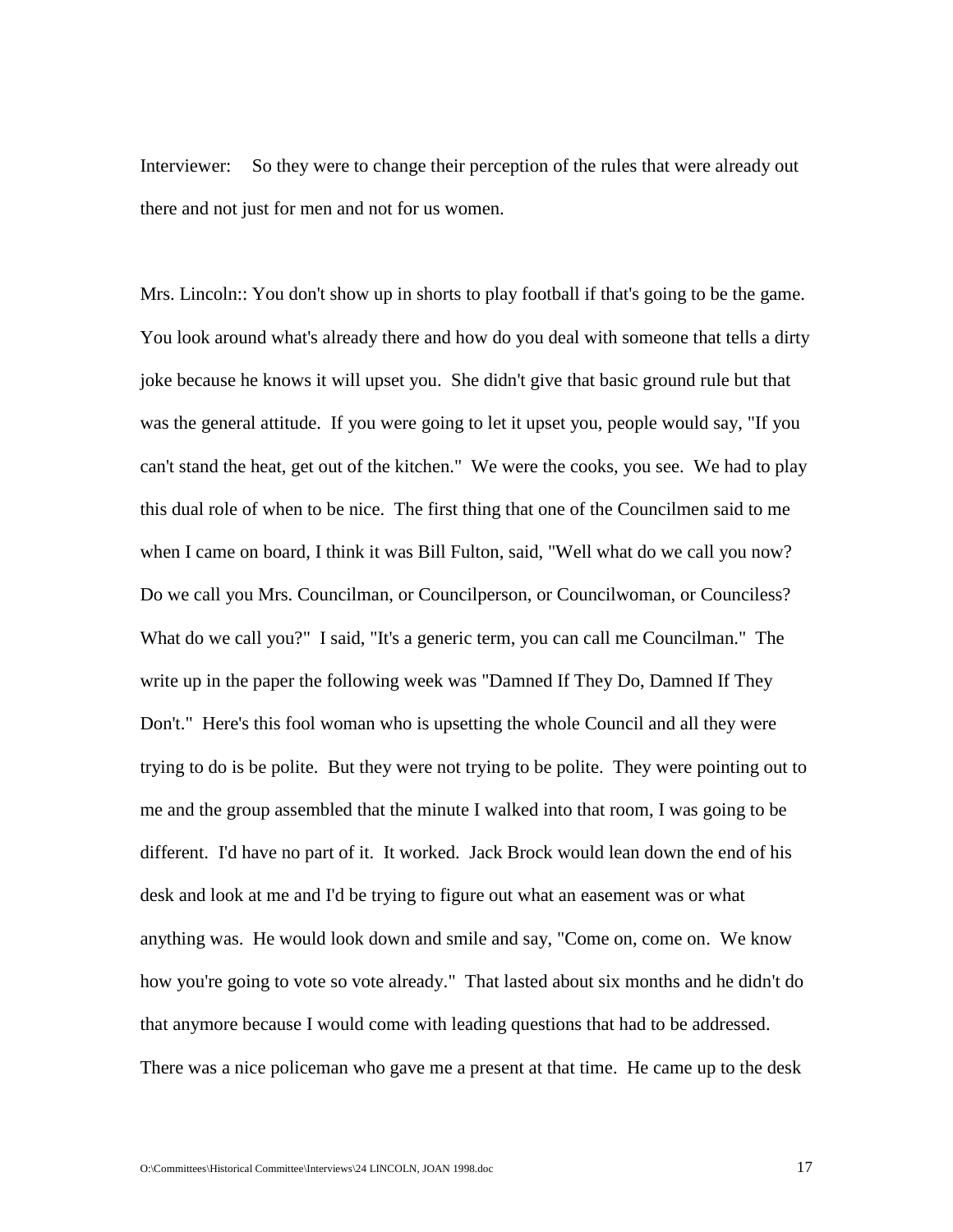and handed me a small box. I, at that point, sat on the outside edge of the semi-circle, which is where the new people usually sat before the theory being you worked your way to the middle which is how we did it. I was at the end. I would wave my hand and Jack would be done with something. He would have no patience for one more fool question. This policeman came up and put this small box in front of me and said, "This is for you. We like you very much in the Police Department." I smiled. He said, "Why don't you open it." I opened it and it was the biggest, fattest police whistle I had ever seen. He said, "This will get their attention."

Interviewer: Hooray, I hope you used it.

Mrs. Lincoln:: I used it once. I didn't have to do it anymore. I keep looking at these notes and the problem as it keeps coming up and I have it underlined it in my journal is I would like a water filtration plant. We had almost got one with subdivision called Valpariso which was 70 acres. We were going to cluster it and save the water by storing it in lakes within that area. The project went belly up. It was a bad time for Texas and Texans were running it. It didn't happen. It would have been a good idea and it still is a good idea. I think even if all we do is process it and use it as gray water. Because now all our water goes to Scottsdale. We pay them to take it. Scottsdale is then reimbursed by the Palo Verde plant that uses it for cooling. Scottsdale is required to provide a certain amount of water and much of that water is ours or what goes to them to fulfill their contract. That's an interesting way that this water flows. I would rather use it ourselves on our green areas that the various resorts by contract are allowed to have. We did in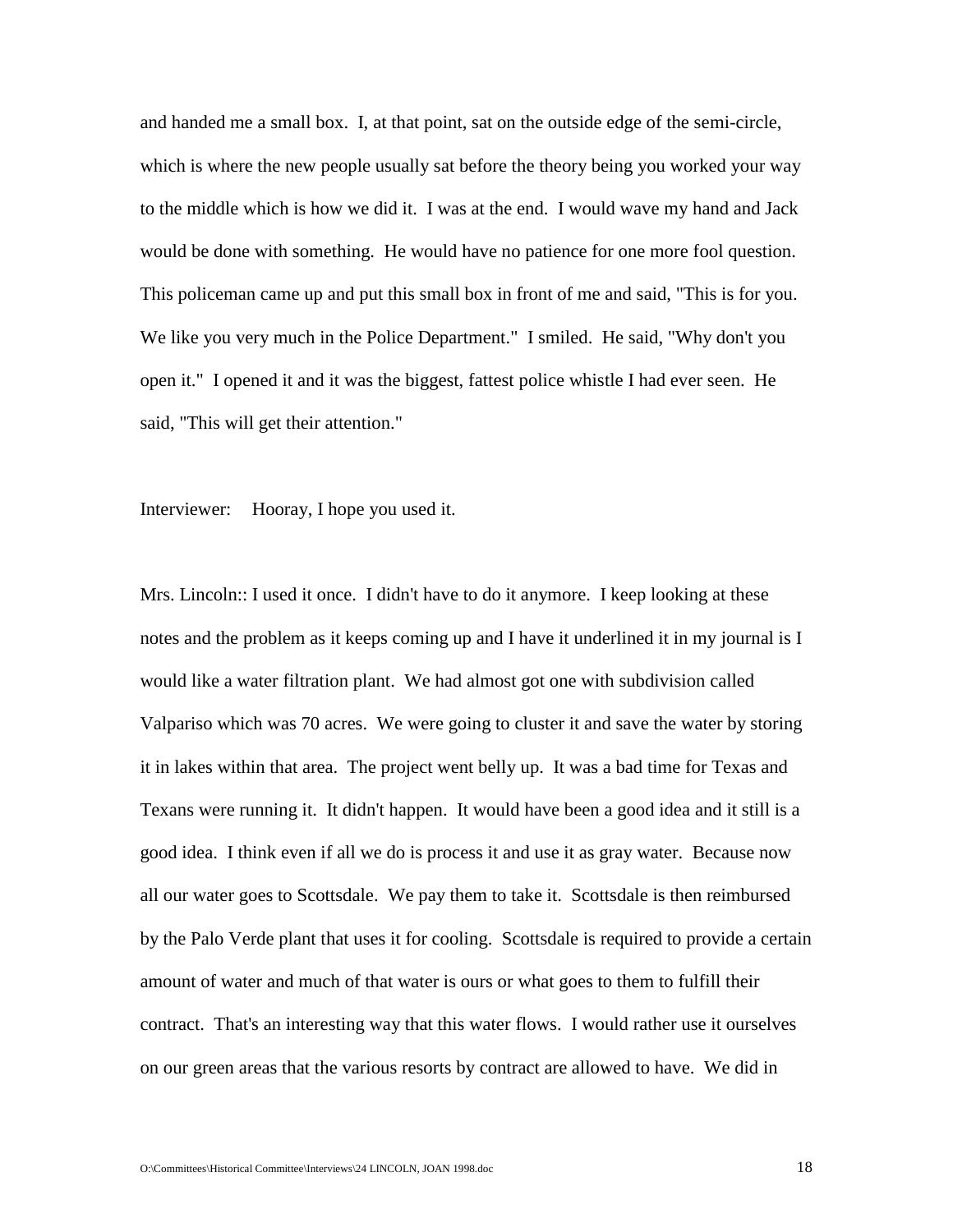1995, speaking of AWIMG, declare it to be the Year of Arizona Women and the legislature followed suit. We finally passed road standards. How wide they should be, whether they should have curves. Of course, as soon as you get every road has its own use, so every road had its own problem.

Interviewer: What year would that be?

Mrs. Lincoln:: In 1985. We passed the road standards including putting in a light at 56th and El Chorro because of the very unfortunate accident there. We had special use permit problems. A new committee was put in called SUPREC, Special Use Permit Review Committee. It was a small, four or five person committee that would handle things if it didn't make any difference in the size and the impact on the neighbors. That would mean that when say La Posada came to us and said we need another window over here, we need another doorway there, they wouldn't have to go through the whole system of the special use permit committee to review their special use permit contract. They could have it done quickly and get things moving along. There was some battles about that because as soon as you say you don't have to do it if, if , if, someone comes in and says that "if" is wrong. It really is bothering the neighbors, or it really is too big, or it really does take too much time. Whether we save much time, I'm not sure. We also said that you can't come in more than twice a year on this so they wouldn't nickel and dime it. Instead of a big project, they can do it in little pieces. SUPREC is still here and it still operates. The alarm systems were discussed. Whether or not to pay \$90,000 for a system that should be scrapped or not. The special use permits covered things like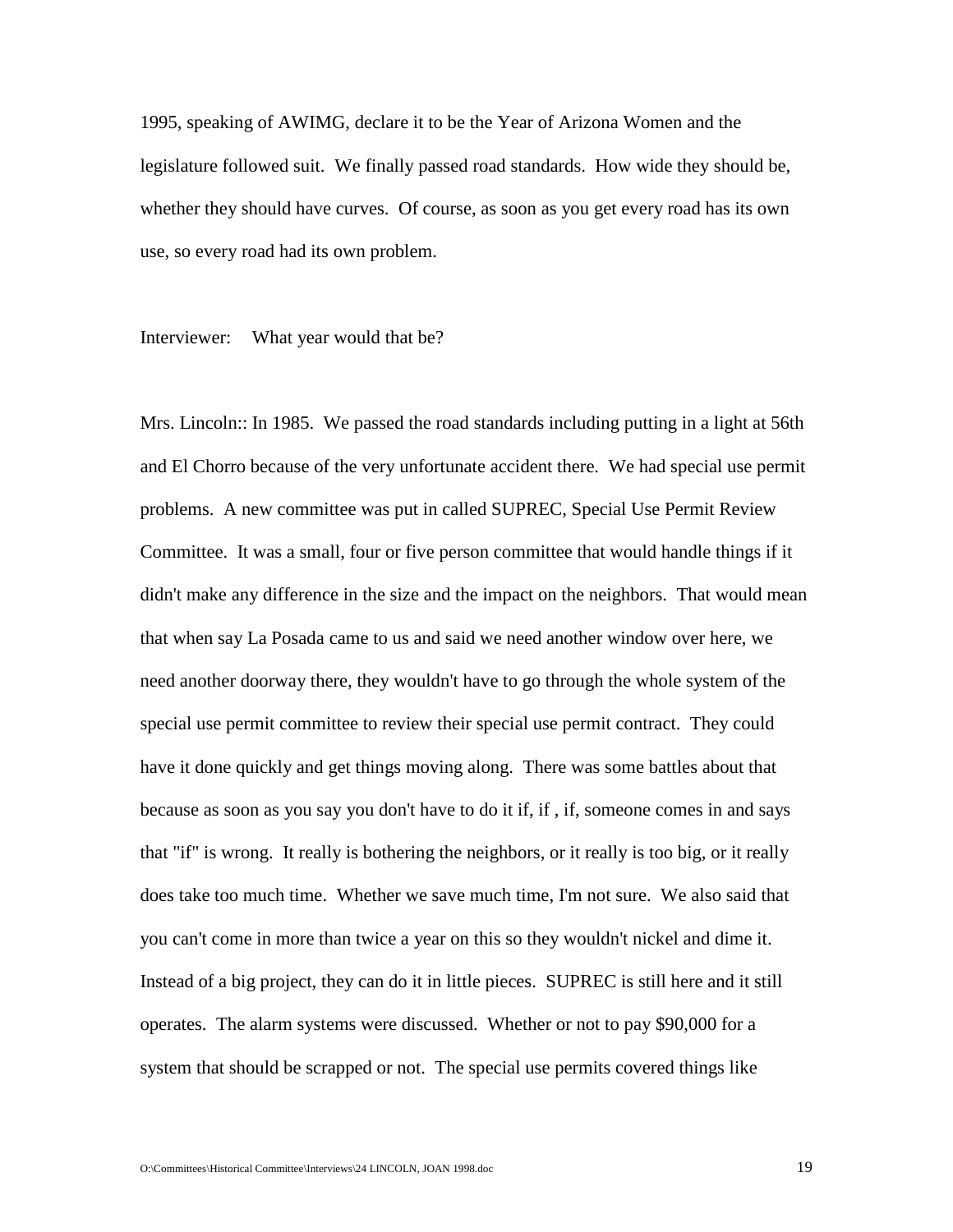resorts, schools, stables, anything that was not one house per acre or so-called one house per acre. An acre can be anywhere from 43,160 square feet to 10,000, depending where you are and whether you are grandfathered. Places like Kachina Country Day School began to come to us saying, "It's working very well, kindergarten through second grade, but now the second graders have to have a place to go, may we enlarge to third, may we enlarge to fourth, and so on. We saw this was happening, but they had the land to do it on. The problem again with the special use permit and schools and churches are the neighbors. The neighbors have a perfect right to say that church is too big. It's going to have too many cars on Sunday. It makes all this noise. They use it for extra uses. The church or school, in order to survive, have to grow. The churches, schools, stables, and pharmacies are businesses whether we like it or not. Our special uses are business-like. Unless we give them an advantage, when in doubt, to look at it through their eyes, they are serving a function within the Town for the Towns people, or even not. They are serving a function which adds character, visibility and charm of the Town. If the people of this Town always went outside to schools and churches as they do for shopping, symphony, and art, and they support them heavily, the Town has a more diverse character this way. I would never change one house per acre because that's what keeps this Town essentially the bedroom community of the whole metropolitan area. It is considered to be a very nice place to live one reason being that we have no property tax for the Town. We went through some minor litigation. We had a harassment ordinance which in May, of 1985, we threw out. La Place du Sommet settled out of court. People got together and did things for the good of the Town like contributing money to paint the scar on Mummy Mountain. We had our squabbles on the Council. We had a moderator come in from Los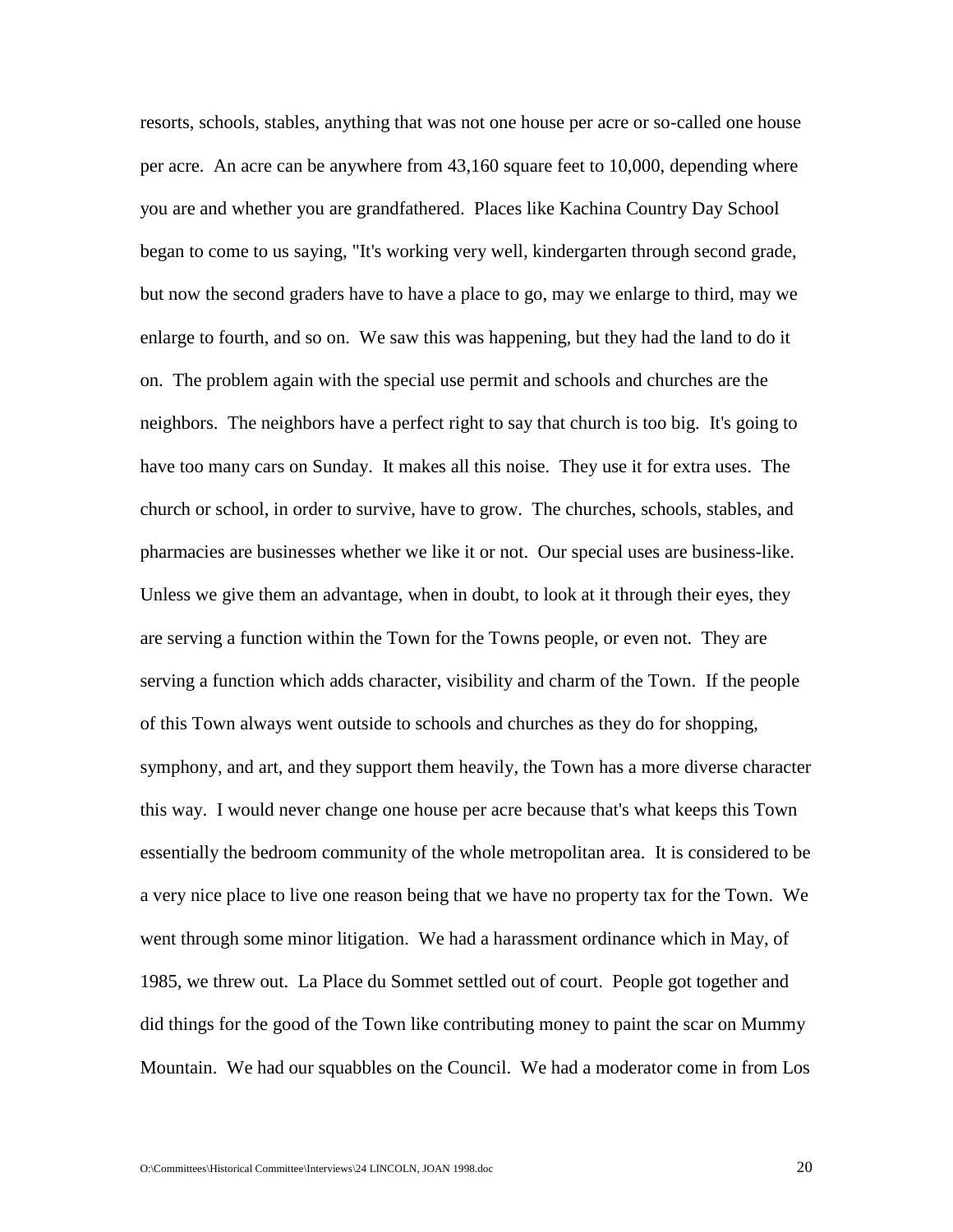Angeles to help us with our squabble. He helped some. He had us write our goals and say alright which ones do you disagree with. Most of us agreed with all of them. And he said if you can agree about this, what are you fighting over. It was personality. It was who was going to get the credit. It was who was going to have the power. It was who was going to get his name in the paper. The things that didn't matter at all that were upsetting the Council meetings. That's the Christmas I gave every Councilman a "Robert's Rules of Order" with their names stamped in gold on it. I don't think any of us ever opened it, but sitting at the desk, it looked like we knew what we were doing. We had a major squabble with the water in the state when there was major flooding of the Arizona Canal. Salt River Project had a large problem with Phoenix because of that. The Arizona Diversionary Canal was proposed. Reach 4, which is at the eastern end of one of our boundaries, starting at 40th Street at the playground of Phoenix Country Day School. This was a major fight because the people along the canal did not want this 20 foot wide, 20 foot deep cement ditch there. We fought it for awhile and then realized that the alternative to that which was holding retention basins which would have to be screened, cleaned out and occupy great acreages of the Town in order to create these, would not be as feasible as the ditch properly maintained. The people who were against it, particularly those along the canal, helped decide what it was going to look like, like landscaping and wrought iron fencing. Phoenix Country Day School said that was a good idea to control flooding, much like the Indian Bend Wash did. It turned from the Indian Bend Wash look greenery to this canal. To my knowledge, it has never been used in a major flood situation. The only reason it happened in the first place was because it had been built cross ways to the slope flow of the land. When the water flowed off the mountains down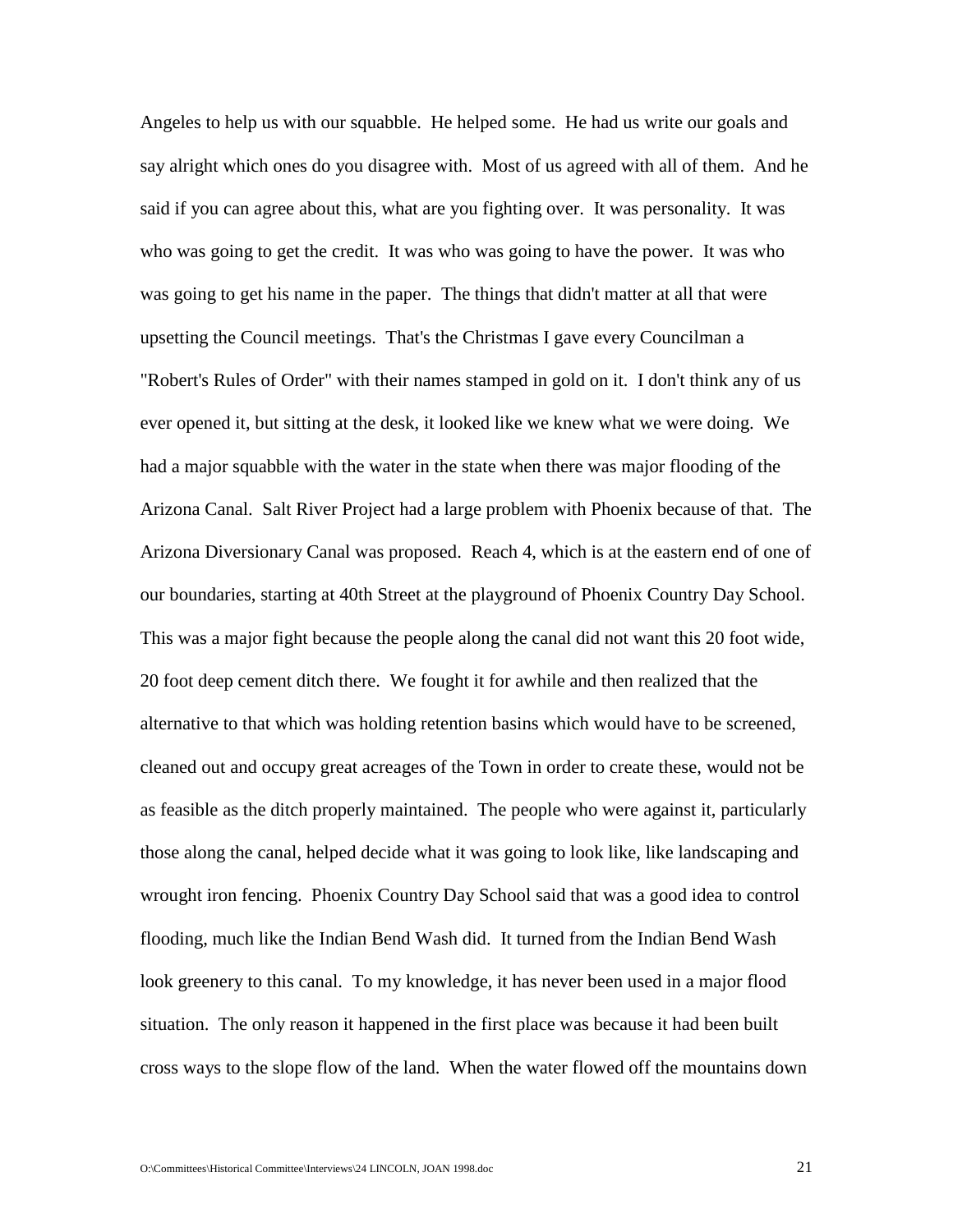towards what would have been the Salt River in the beginning, they ran into a cement barrier which turned out to be the canal. It flooded over the canal, it broke and caused \$4 million dollars in damage. I think it cost more than that to build the Lincoln ditch. I think various committees, like Personnel, were interesting. Always the discussion about water. Always the discussion about what the Town was going to do. That about covers it for two years. It was a fascinating thing to do.

Interviewer: It was. You are a very capable woman. I think it is wonderful that you really surprised those men.

Mrs. Lincoln:: I think what I did that I am the proudest were the 118 articles that I wrote for the *Independent* during those six years, from 1984 to 1990. I kept most of the actual newspapers somewhere, but I kept copies of every article. If I would say to the populace, "I think it might be a good idea to call your legislator and tell him how you feel about the water rates." His secretary would call in several days and say get off my back. You're tying up the phone lines. If I would say, "This is what we're doing this week. This is what is on the agenda. We're talking about a leash law, and this." It's a house keeping agenda. If you haven't already done so, you don't have to come. Nobody would show.

Interviewer: What power you have lady.

Mrs. Lincoln:: It wasn't power so much as it was easier to get the job done to keep the public as informed as possible. If you can do that, the people feel included, then they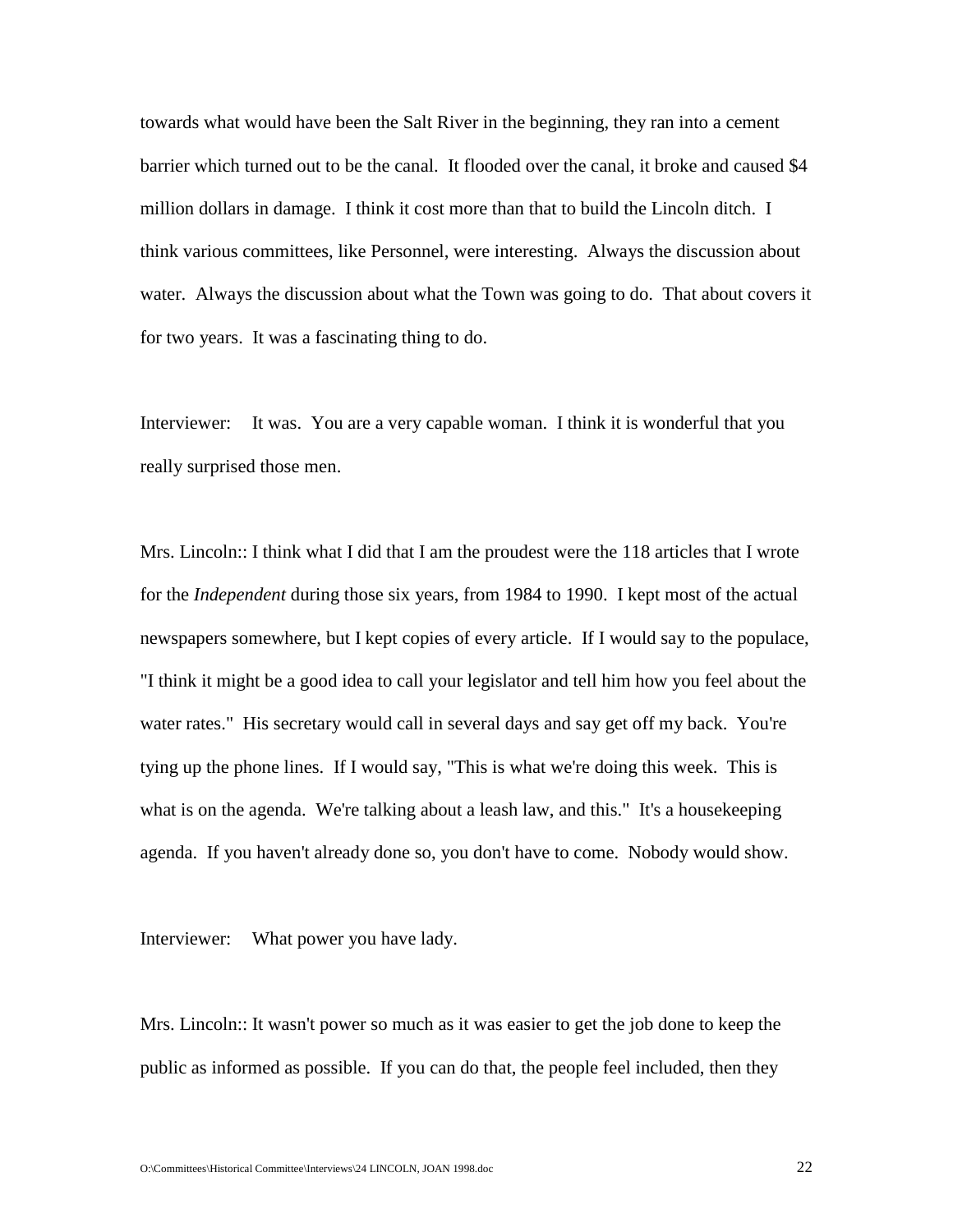won't feel so nervous about the government. They will show up, they will be pleasant, they will come to receptions, they will come to Arbor Day, and they will be on an Historical Committee who talk to people. It won't be, "Look at those dumb politicians, they've done it again." If they read suddenly in the paper that the budget is through the roof, and the Council replys, "Well we had work shops." Yes, but when and at what time? I think communications in and out of Town Hall is the most valuable thing I learned.

Interviewer: Would that be one of the messages for today's Council and future Councils.

Mrs. Lincoln:: Any Council.

Interviewer: Any other suggestions or advice you'd like to give future Councils.

Mrs. Lincoln:: I've talking non-stop for 52 minutes, what else can I tell you.

Interviewer: Anything else you want to. You're fascinating. You're one of the best interviews we've done. It's so valuable. Anything funny happen.

Mrs. Lincoln:: The people would come and you would try and make them feel at home. In Vox Populi, which we incidentally changed from the end of the meeting to the first of the meeting so the people wouldn't have to sit, the Council found it embarrassing if after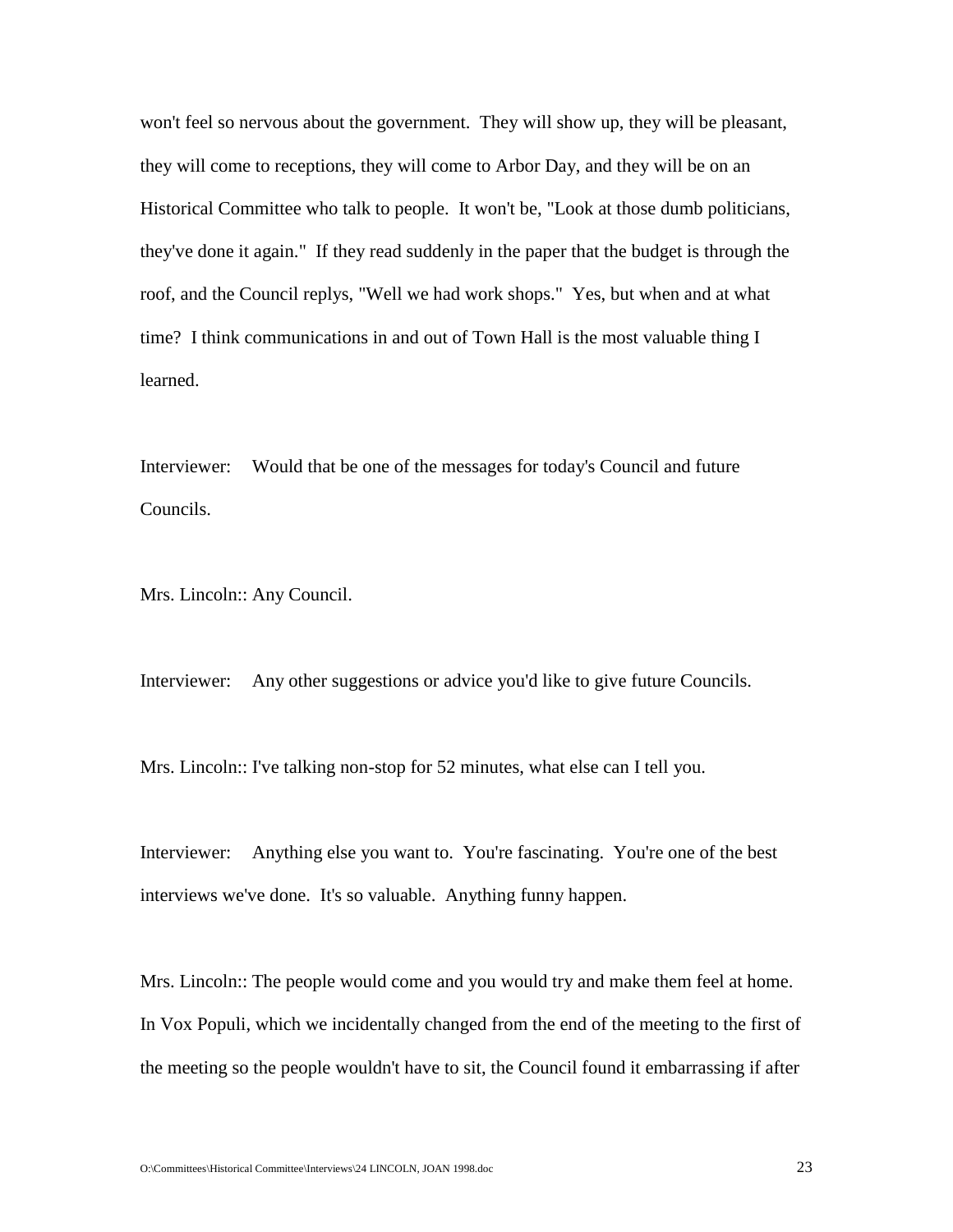Vox Populi, everybody got up and left. Forget the Council, if you just have the people come in, sit there, then they leave, and then you can get your nitty gritty done. We changed it. We also began to salute the flag which I thought was an important thing. We also had a brief meditation at the beginning which lasted two meetings because it was so corny and because nobody wanted it. I thought, "Oh well, I don't need that anyway." But the flag salute has stayed.

Interviewer: I thought all Council meetings had flag salutes.

Mrs. Lincoln:: They started it in 1984.

Joan Horne: I didn't realize it hadn't gone on before.

Mrs. Lincoln:: Nobody saluted it. I said we ought to salute it because it shows what we are grass roots of a governmental organization that goes right on up to the top of the heap. To go to a meeting for League of Cities, or conferences or whatever in Washington, D.C., to be checked for firearms before you go in, have 1500 Mayors from all over the country, the President comes and tells you are the grass roots, it gives you a fantastically enlightening political feel. Granted it only lasts for 20 minutes, but it's that feeling of the group of you all working together. It heightens your awareness of what you can do. This dear, sweet lady came up to the podium on Vox Populi, leans on the podium with one elbow, looks at me and says, "Now look here, honey." Then there was this funny little silence. A sort of shock stillness fell over the room. I started to laugh because it was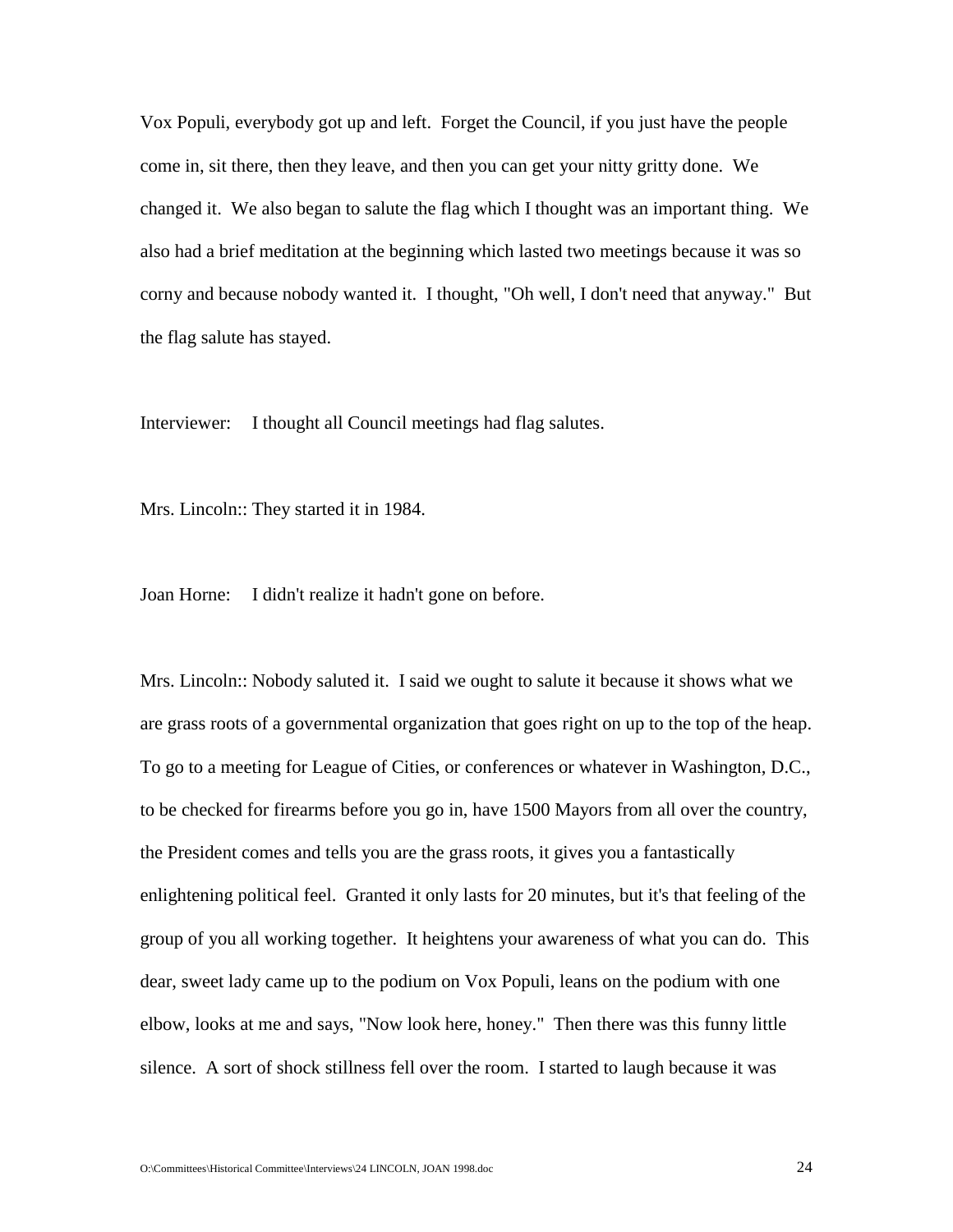hilarious. To think that you automatically deserve a title when you're the only one that remembers it, is very unimportant. I've said thousands of times; "A little bit of ring kissing goes a long, long way." As long as you communicate and as long as there is a chain of command that runs an organization, it's as close to military I think as you can get. Except that if the military did some things that some Councils do, they would be shot. My dog wrote the article one summer. I had a dog named Kofa. Kofa was the same color as the then carpeting in Town Hall so he was not very noticeable so they let him come in. Mary Ann Brines fed him little dog biscuits. Every spring, there are these horrible instances where dogs and children are left in cars and they die from a temperature that goes in no time all to 120, or 130 degrees. Not so much the heat as they suffocate from lack of oxygen. I was down at the school doing a program for the kids and one of them came tearing into the room saying, "You're dog is crying." I went out and here was the dog with his muzzle out of the window trying to get out. I opened the door and he came out, pushed me out of the way, and went to the nearest irrigation pool around the tree. I followed him and he and I sat in this puddle. I consoled him, patted his head, and told him I was an idiot. He agreed with me. Finally, he calmed down. He was wet and I was soaked and we got back in the car. He wrote the next article about how dumb I was for having done that. He really loved me very much but of all the stupid things to do. I liked that column. I wrote it when I wasn't in Town and would send it in to the *Independent*. The first one I ever wrote was about money and how if you want something, you'd have to put it in the budget. You can go on and on about how something ought to happen, but if you don't have the money to pay for it, it's not going to happen. The second one I took down because there wasn't anybody to type it into the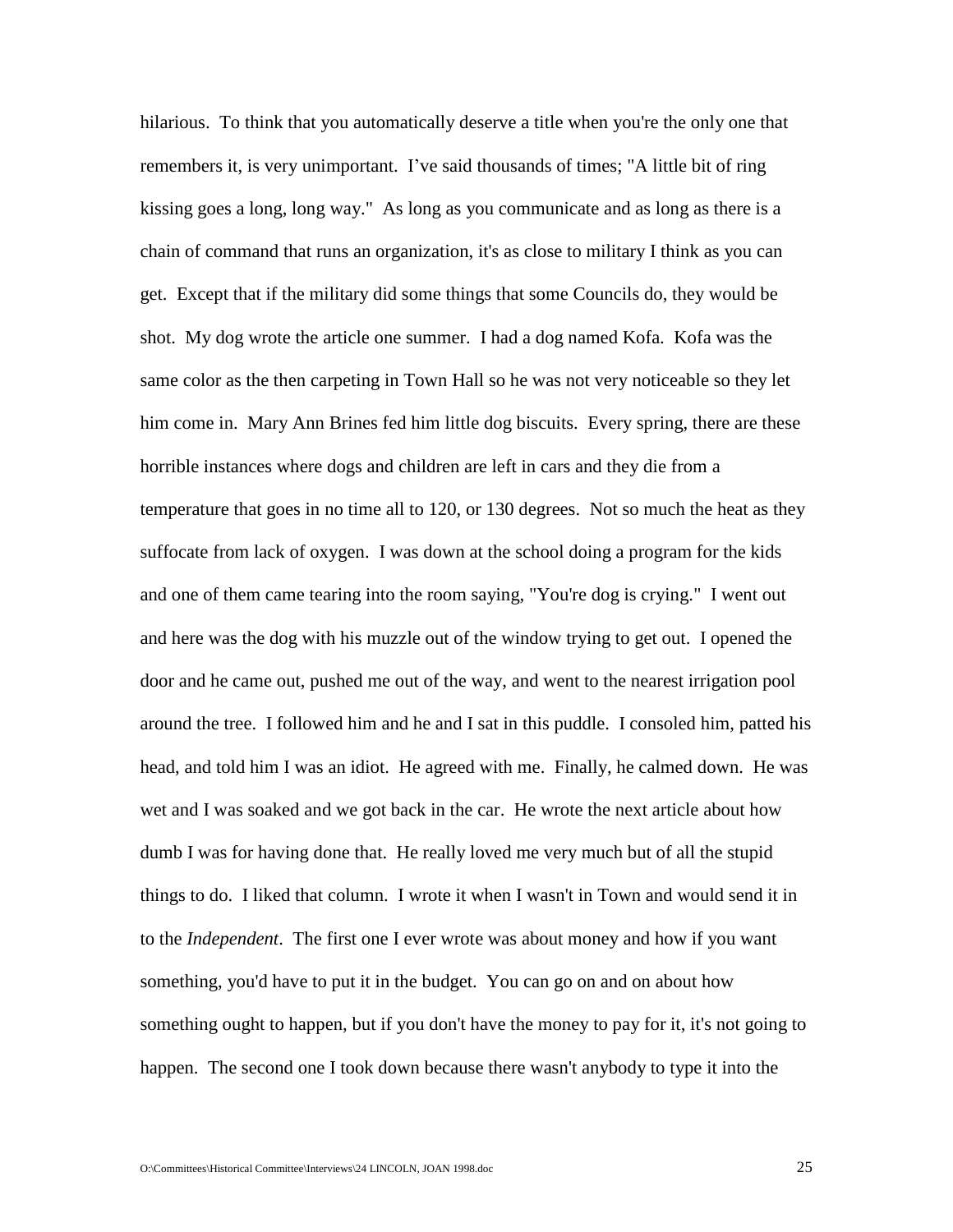machine. The two or three disinterested persons in the room, Mark Scarp wasn't there that day, said you put it in. So I wasn't used to having to do that. I sat down and typed it in. After I was done, I looked around and they all had their heads in their typewriters. I said, "Is anybody going to edit this, do you want it shorter, can I go now." They said, "We haven't edited it since the first one, Mark said it wouldn't be necessary." Well, I learned that when you want something in the paper, you keep to the point. I would write a day or so before 1000 words. Mark and I had an agreement. I would be on the editorial page. I may or may not have a by line. I may or may not have a picture, he couldn't promise that. But I would have that space, that many column inches. If I could keep to that and promise to deliver it by three o'clock the deadline date, I could have that any time I wanted it. I would write 1000 words the night before and that many column inches is 750. If you have to pick 25% away of what you have just said, it gets very precise. That was, I think, one reason why people read it because I said it as briefly as possible, in an interesting way, and I rarely said anything mean. If I read through them, I will find that I wasn't too fond of Mr. Odestein when he told me that Paradise Valley should have been Scottsdale anyway. Things like that would irritate me. If you can do that and you're consistent, Mark was wonderful about it. He would call once in awhile and make some comment about an article. I think that was the most gratifying thing I did for myself to have written those articles.

Interviewer: 118 of them. You were dedicated.

Mrs. Lincoln:: It was fun to do. The people you meet.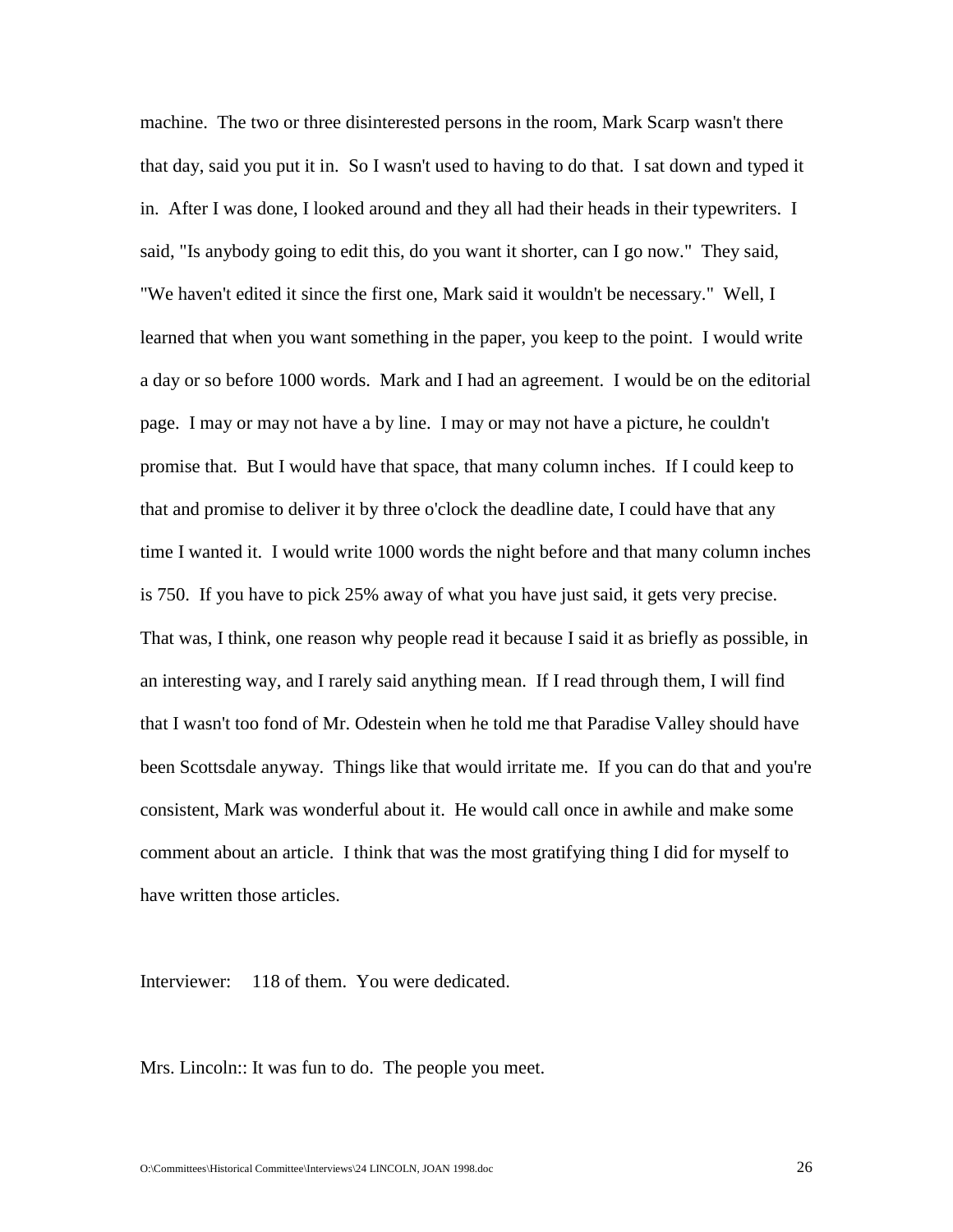Interviewer: Well we wish you were back on the Council again.

Mrs. Lincoln:: I'll ask a question of Joan Horne. Is there any Mayor that you think could be resuscitated and come back and be Mayor of this Town if indeed that voting for Mayor had passed.

Joan Horne: I don't know. I think we have had some very favorable people.

Interviewer: Do you think any of them could be voted back in again. I don't.

Joan Horne: No, I think timing is everything when you run for office. Once you've been Mayor, done that, then you step down and it's over. I don't think anybody could be brought back. I don't think we need to. We have enough talent in this community. I wouldn't like to see it.

Mrs. Lincoln:: No, because by the time you're at it like I was for eight years, all those little things that happened in eight years that you're not on top of, you can't pick up and get a running start.

Joan Horne: No, but you could be brought back up to snuff in a short period of time. You don't know it now because you're not in executive meetings, etc.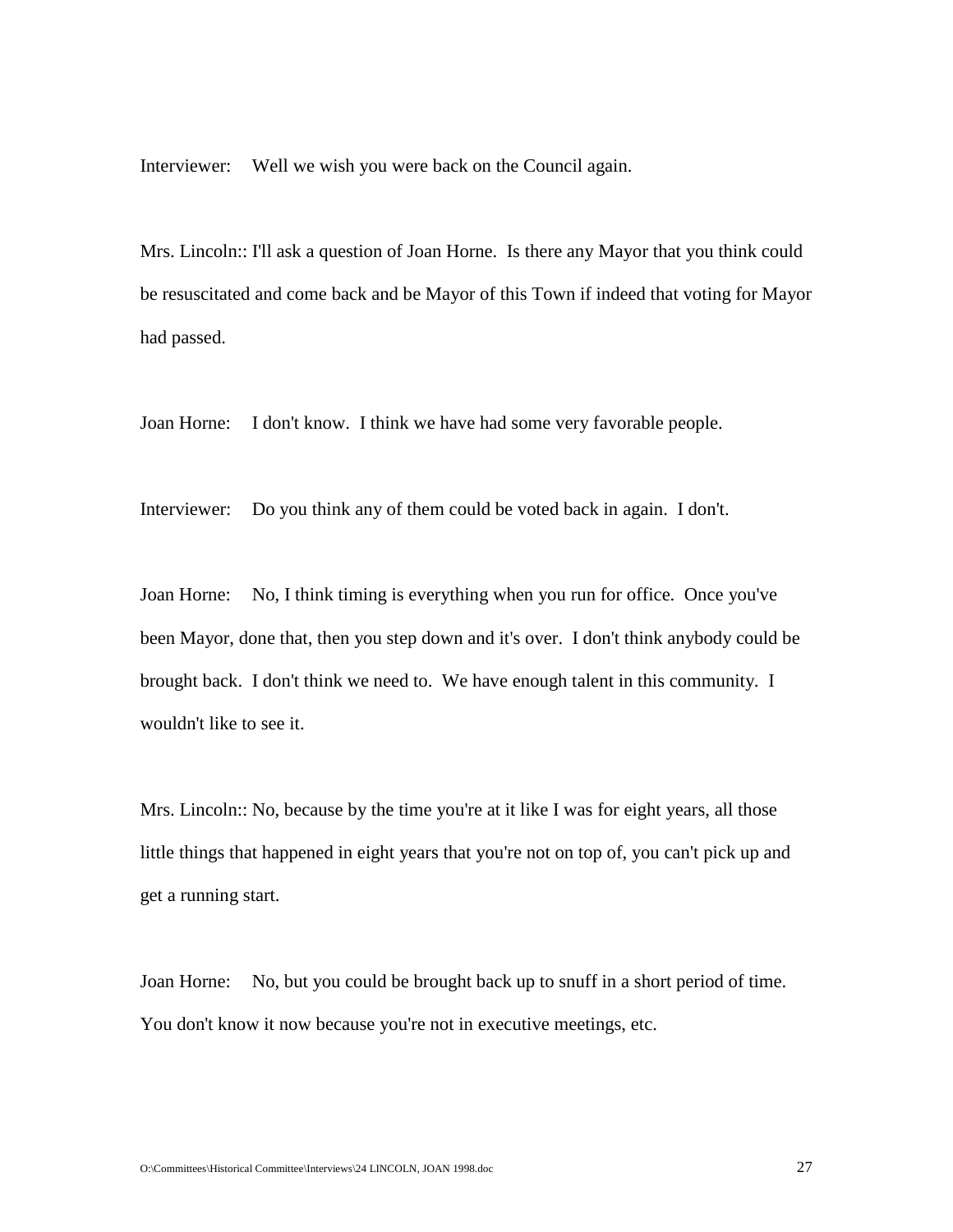Mrs. Lincoln:: I still have trouble with that concept. That's one of the reasons why when they said at the *Independent*, "Are you going to keep writing this article." No, I was in a position of knowing things that the outside people didn't know. I could use the knowledge of that to either prepare people for what was going to happen or advise them of something to look out for, or do you think this is a good idea. Kind of shade them into things to keep them informed. I didn't give away the store. I never told anything out of school. I never gave away anything from Executive Sessions. But, it you're completely on top of it, you write a more comprehensive article. You can't do that if you're sitting on the outside like a gossip columnist who says this and this happened in Paradise Valley and you think, "Holy cow, they don't know where they are." I was lucky to be both places. To be able to do it and to speak about it at the same time.

Interviewer: I want to thank you so much. You may feel you're lucky, but from our interview today, I know Paradise Valley was very, very fortunate to have you on Council and as Mayor, and your leadership. Thank you also for sharing your thoughts today and information.

Mrs. Lincoln:: Thank you. If you run out of people to talk to, I have five more books of notes on what happened from 1986 to 1990. If you need information about anything that happened during that time, let me know. Like here, on January, 1985, we okayed the water resources study at \$18,500.